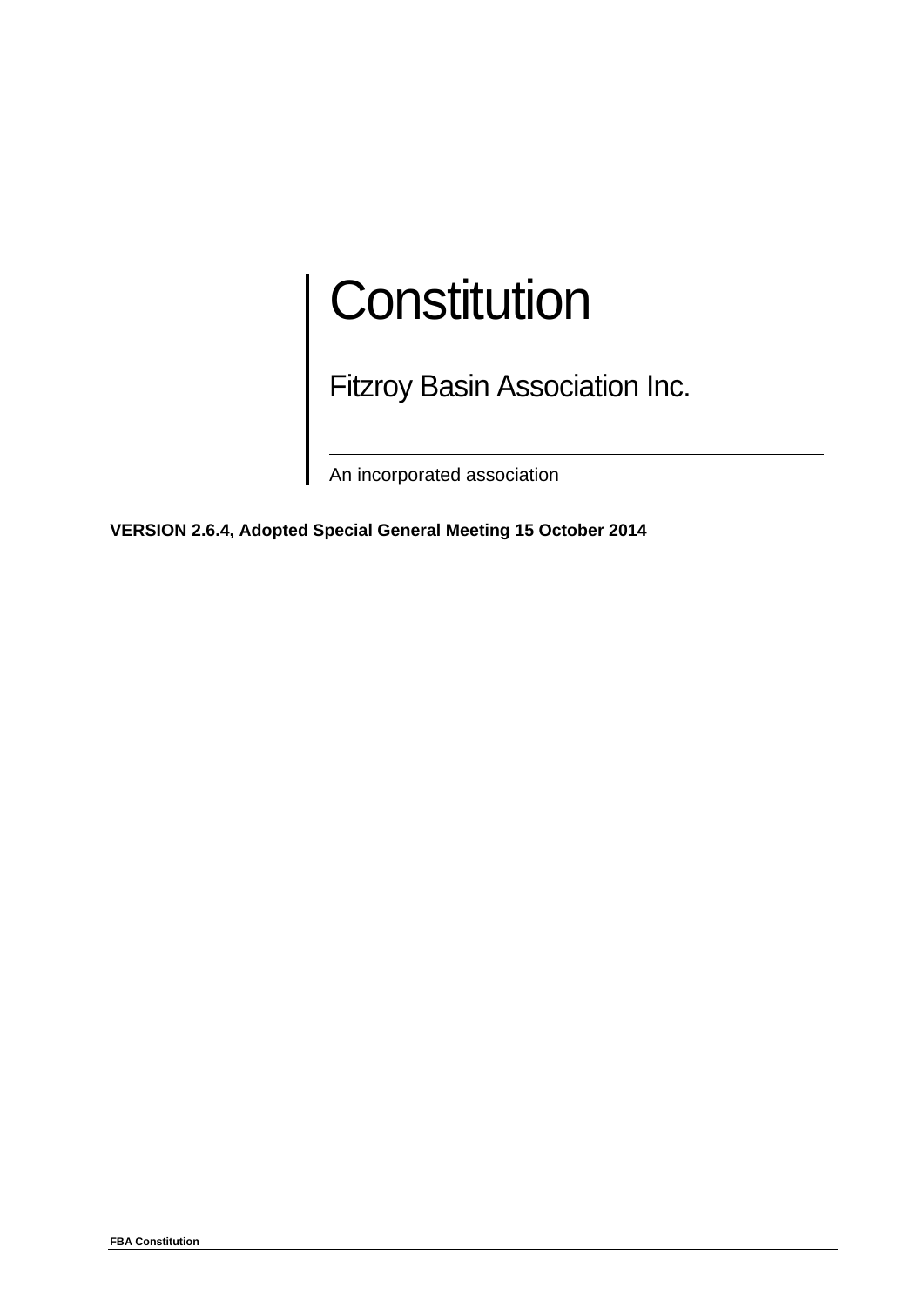# Constitution of Fitzroy Basin Association Inc.

| <b>Name</b>                                        |                                                    | 5              |
|----------------------------------------------------|----------------------------------------------------|----------------|
| 1.                                                 | <b>Association Name</b>                            | 5              |
| <b>Objects</b>                                     |                                                    | 5              |
| 2.                                                 | <b>Objects &amp; Powers</b>                        | 5              |
| Income and property of Association                 | 5                                                  |                |
| 3.                                                 | Income and property of Association                 | 5              |
| <b>Membership</b>                                  | 6                                                  |                |
| 4.                                                 | Admission                                          | 6              |
| 5.                                                 | Membership fees                                    | $\overline{7}$ |
| 6.                                                 | Ceasing to be a Member                             | $\overline{7}$ |
| 7.                                                 | Powers of attorney                                 | 7              |
| 8.                                                 | Representatives                                    | 8              |
| 9.                                                 | <b>Voting Rights</b>                               | 8              |
| <b>Calling general meetings</b>                    |                                                    | 8              |
| 10.                                                | Calling general meeting                            | 8              |
| 11.                                                | Calling special general meeting                    | 9              |
| 12.                                                | Notice of general meeting                          | 9              |
| <b>Proceedings at general meetings</b>             |                                                    | 9              |
| 13.                                                | Member                                             | 9              |
| 14.                                                | Quorum                                             | 9              |
| 15.                                                | Chairperson                                        | 10             |
| 16.                                                | Adjournment                                        | 10             |
| 17.                                                | Special resolutions                                | 10             |
| 18.                                                | Voting                                             | 11             |
| <b>Annual General Meetings</b>                     |                                                    | 11             |
| 19.                                                | Annual general meetings                            | 11             |
| 20.                                                | Business to be conducted at annual general meeting | 11             |
| Appointment and removal of Board Members and Chair | 12                                                 |                |
| 21.                                                | <b>Number of Board Members</b>                     | 12             |
| 22.                                                | <b>Elected Board Members</b>                       | 12             |
| 23.                                                | Appointed and Invited Board Members                | 13             |
| 24.                                                | Ex Officio Agency Members                          | 13             |
| <b>FBA Constitution</b>                            |                                                    | Page 2         |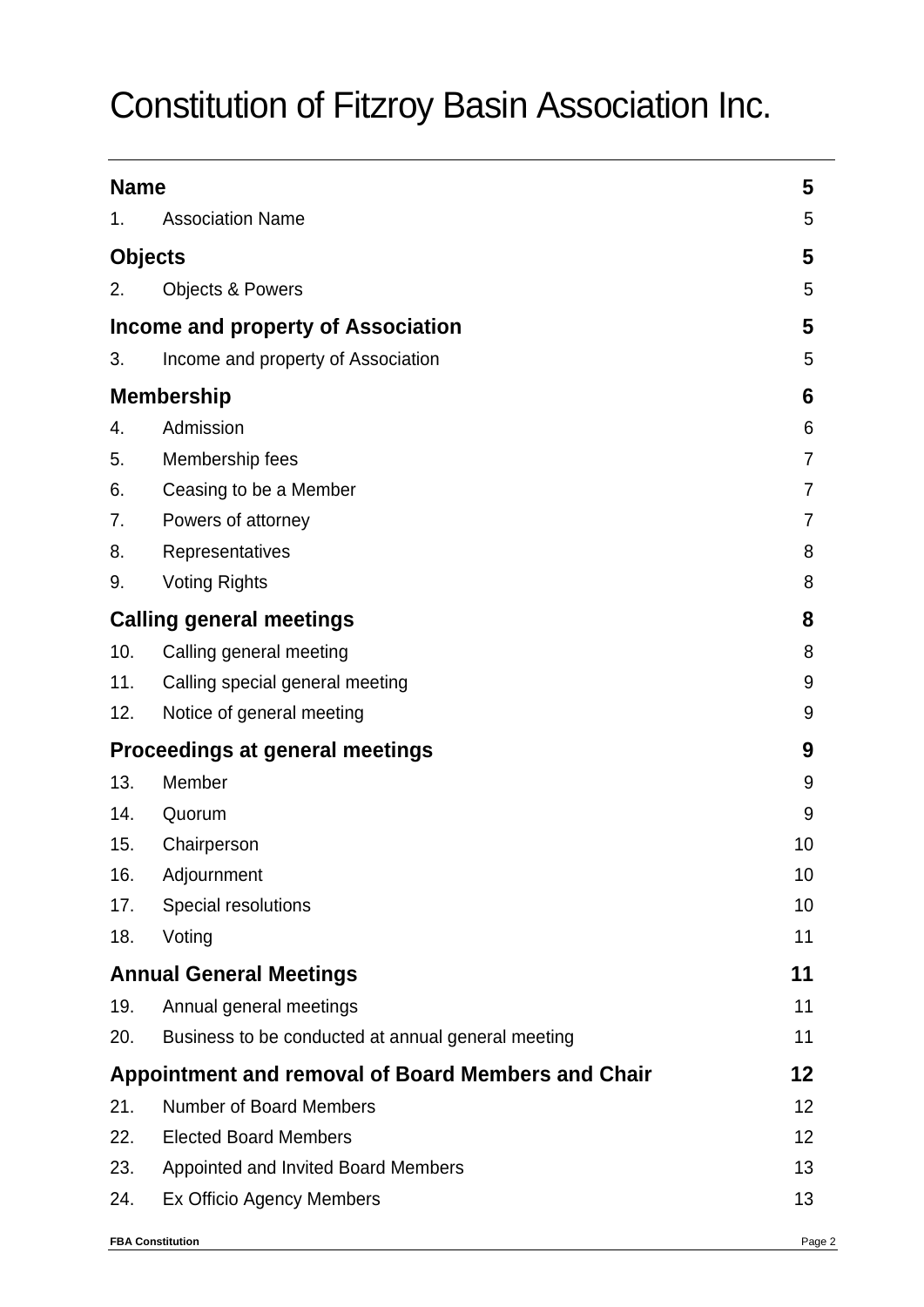| 25.              | <b>Observers</b>                          | 13     |
|------------------|-------------------------------------------|--------|
| 26.              | Retirement                                | 13     |
| 27.              | <b>Election of Board Members</b>          | 13     |
| 28.              | Vacation of office                        | 13     |
| 29.              | Removal from office                       | 14     |
| 30.              | Election of the Chair                     | 14     |
|                  | <b>Powers and duties of Board Members</b> | 14     |
| 31.              | Board Members to manage Association       | 14     |
| 32.              | <b>Election of Deputy Chair</b>           | 15     |
| 33.              | <b>Election of Treasurer</b>              | 15     |
| 34.              | Alteration of rules                       | 15     |
| 35.              | <b>Documents</b>                          | 15     |
|                  | <b>Remuneration of Board Members</b>      | 15     |
| 36.              | <b>Remuneration of Board Members</b>      | 15     |
|                  | <b>Proceedings of Board Meetings</b>      | 16     |
| 37.              | <b>Board Meetings</b>                     | 16     |
| 38.              | Decision on questions                     | 16     |
| 39.              | <b>Board Members' interests</b>           | 17     |
| 40.              | <b>Remaining Board Members</b>            | 18     |
| 41.              | Committees                                | 18     |
| 42.              | Delegation                                | 18     |
| 43.              | <b>Written resolutions</b>                | 19     |
| 44.              | Validity of acts of Board Members         | 19     |
| 45.              | <b>Minutes and Registers</b>              | 19     |
|                  | <b>Management</b>                         | 20     |
| 46.              | Local management                          | 20     |
| 47.              | Appointment of attorneys and agents       | 20     |
|                  | <b>Chief Executive Officer</b>            | 21     |
| 48.              | <b>Chief Executive Officer</b>            | 21     |
| <b>Secretary</b> |                                           | 21     |
| 49.              | <b>Secretary Appointment</b>              | 21     |
| 50.              | Membership records                        | 21     |
| <b>Seals</b>     |                                           | 21     |
| 51.              | <b>Common Seal</b>                        | 21     |
| 52.              | <b>Duplicate Seal</b>                     | 22     |
|                  | <b>FBA Constitution</b>                   | Page 3 |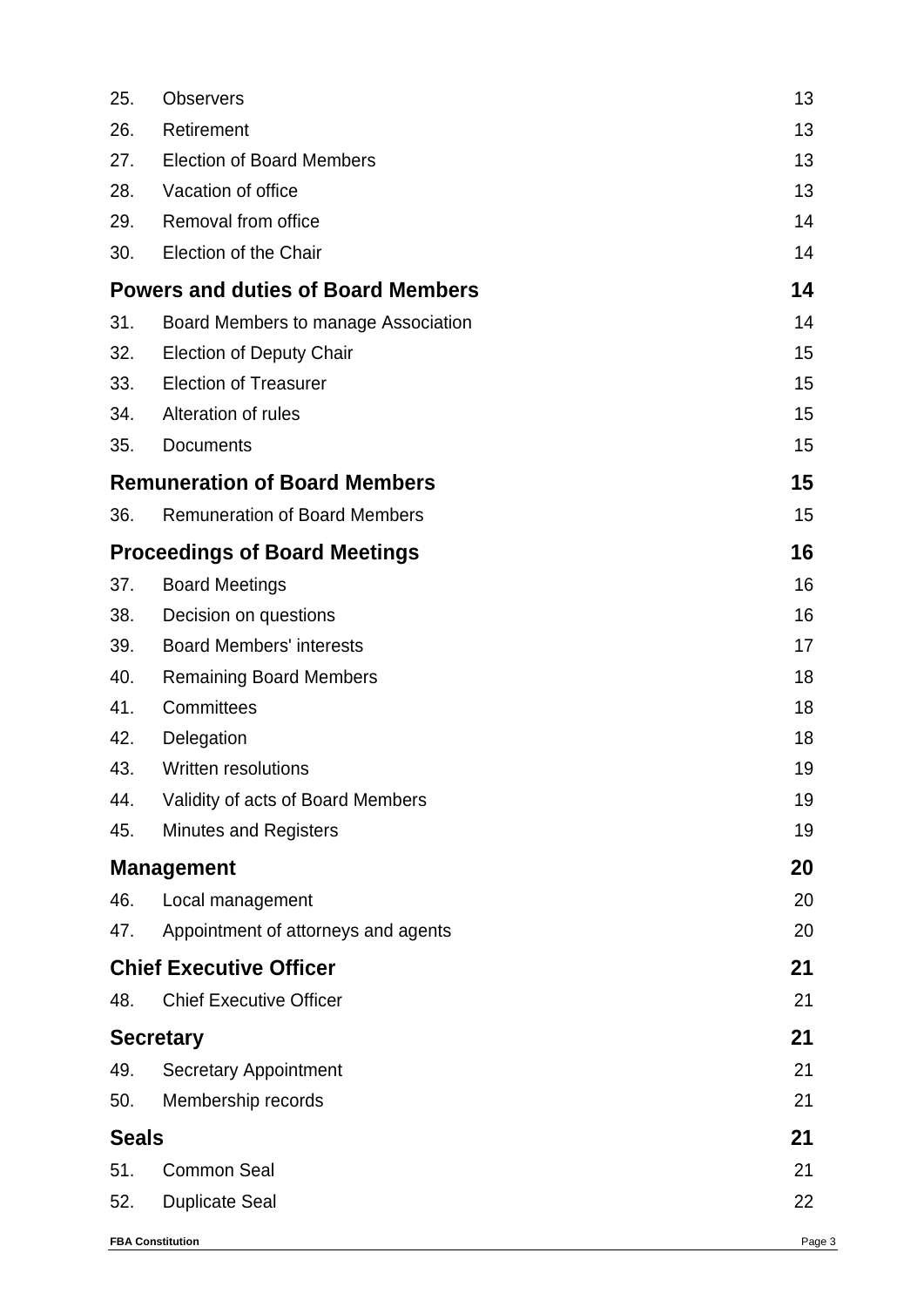| <b>Audit and accounts</b>    |                                |    |
|------------------------------|--------------------------------|----|
| 53.                          | Audit and accounts             | 22 |
| <b>Inspection of records</b> |                                | 22 |
| 54.                          | Inspection of records          | 22 |
| <b>Notices</b>               |                                | 22 |
| 55.                          | Service of notices             | 22 |
| 56.                          | Persons entitled to notice     | 23 |
| <b>Winding up</b>            |                                | 23 |
| 57.                          | Winding up                     | 23 |
| <b>Indemnity</b>             |                                | 24 |
| 58.                          | Indemnity                      | 24 |
| <b>Definitions</b>           |                                | 24 |
| 59.                          | Defined terms & interpretation | 24 |
|                              |                                |    |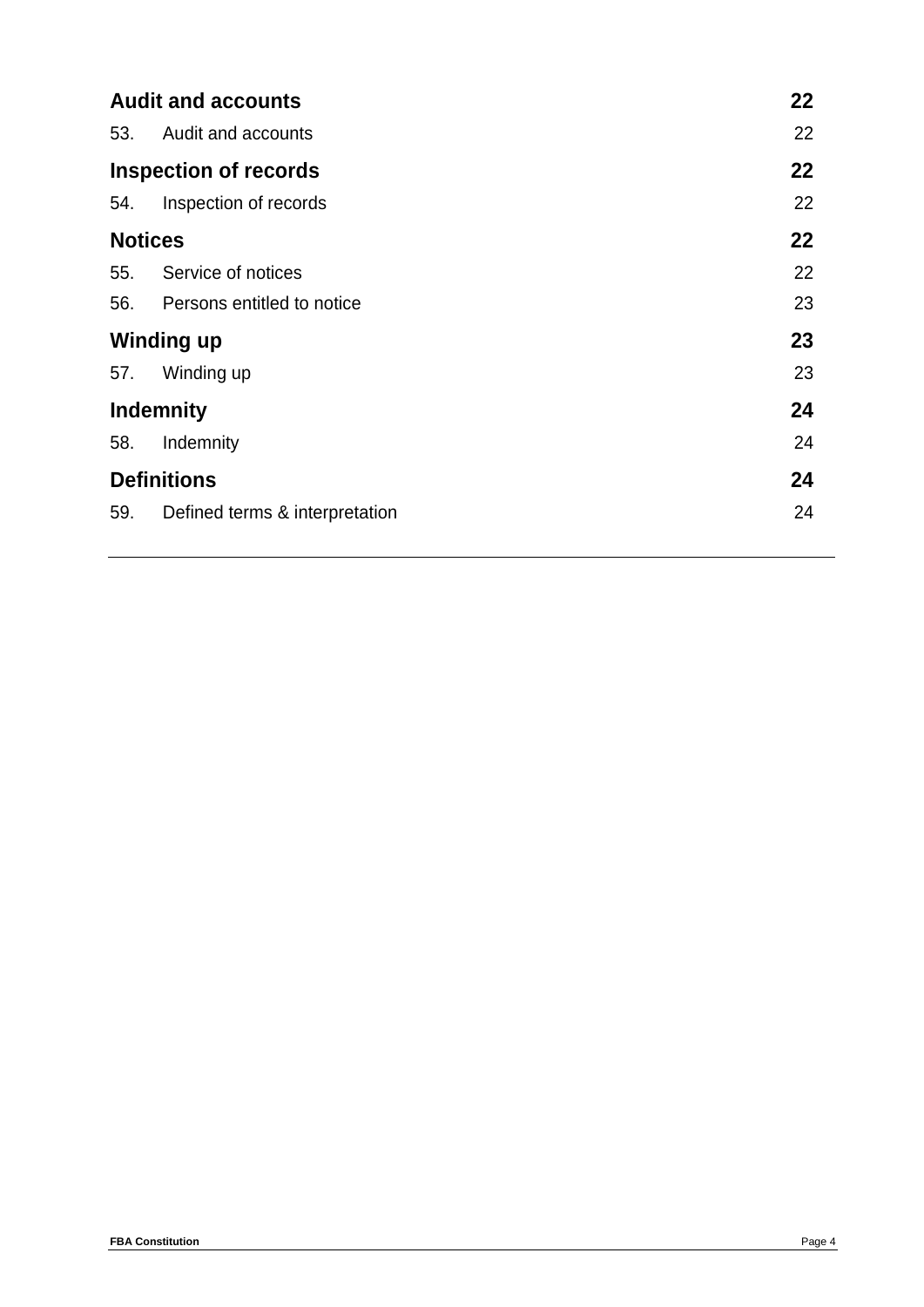# Name

#### 1. Association Name

1.1 The name of the Association is Fitzroy Basin Association Inc. (Referred to in this document as 'the Association'.)

# **Objects**

### 2. Objects & Powers

- 2.1 The objects for which the Association is established are to be a non-profit natural resource management organisation operating within the Fitzroy Basin, Boyne Calliope and adjacent coastal catchments in the State of Queensland; to undertake and otherwise facilitate at a regional level:
	- (a) provide a non-partisan, non-political forum that reflects the community;
	- (b) work towards a sustainable region where all natural resource managers are operating in an integrated and co-operative way;
	- (c) promote full integration of the social, economic and environmental aspects of sustainable development;
	- (d) enhance capacity within the regional community to plan and manage for sustainability;
	- (e) improve knowledge about the region and ensure that all stakeholders have equal access to existing knowledge; and
	- (f) be an influential part of decision-making in the region, and develop stronger relationships to unite our communities and improve interaction between people and groups in the region.
- 2.2 The powers of the Association are:
	- 2.2.1 The Association has the powers of an individual.
	- 2.2.2 The Association may, for example
		- (a) enter into contracts; and
		- (b) acquire, hold, deal with and dispose of property; and
		- (c) make charges for services and facilities it supplies; and
		- (d) do other things necessary and convenient to be done in carrying out its affairs.

# Income and property of Association

#### 3. Income and property of Association

3.1 The income and property of the Association will only be applied towards the promotion of the objects of the Association set out in clause 2, and will not be influenced by the expressed preference or interest of a particular benefactor/donor to the Association.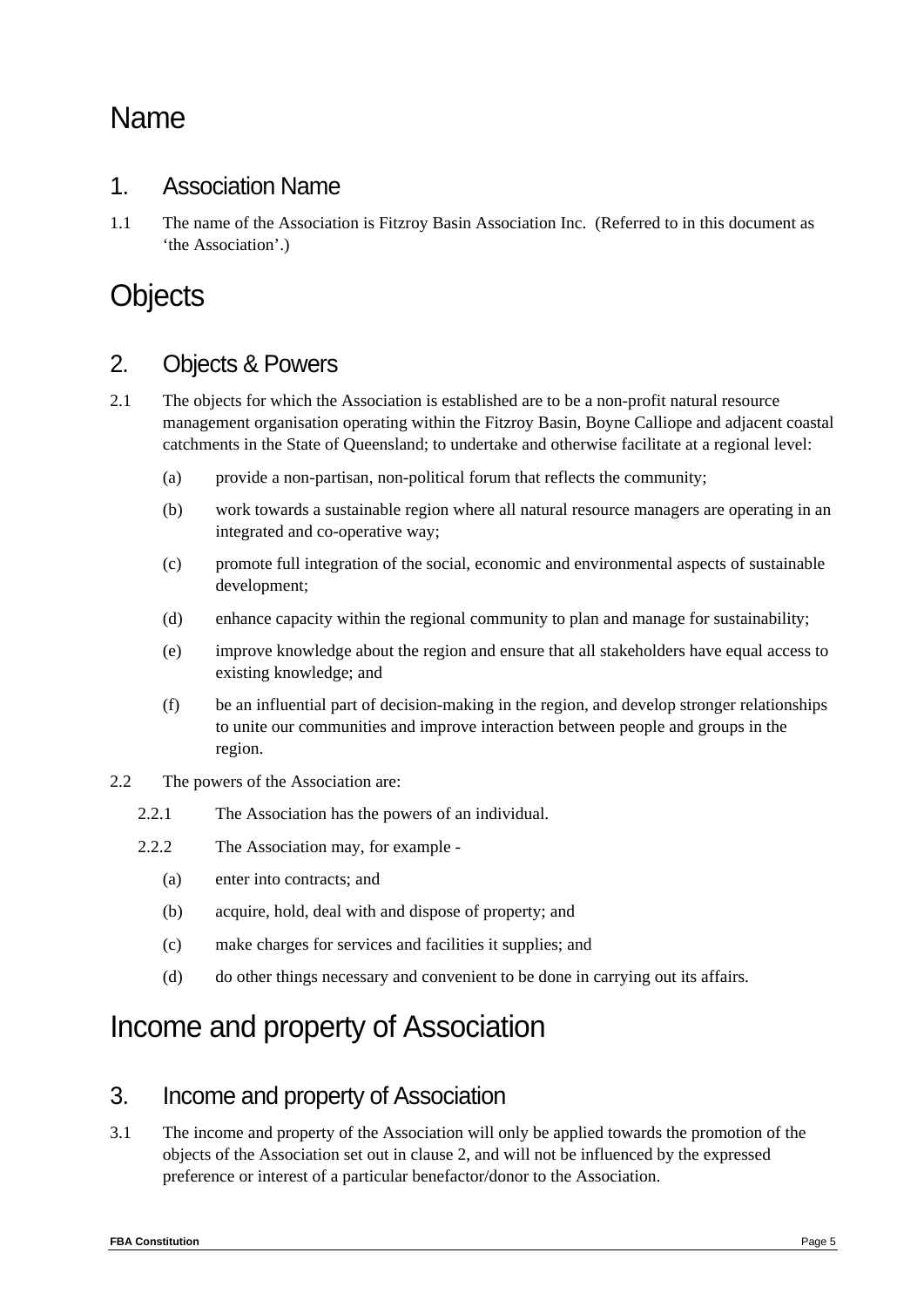- 3.2 No income or property will be paid or transferred directly or indirectly to any Member of the Association except for payments to a Member:
	- (a) in return for any services rendered or goods supplied in the ordinary and usual course of business to the Association; or
	- (b) of interest at a rate not exceeding current bank overdraft rates of interest for moneys lent.

# **Membership**

#### 4. Admission

4.1 The number of Members is unlimited.

Business Management

- 4.2 To be eligible for membership, Members shall have an interest in natural resource management within the Fitzroy Basin Association region, which may include the following areas of skills and / or knowledge:
- Communications Community engagement Conservation Cultural Heritage (including Traditional Owners) Farming Government Landcare Land Use Planning Leadership Local knowledge Research organisations Resource organisations Sustainable Agriculture 4.3 Members should be willing to promote the activities of the Fitzroy Basin Association to their networks.
- 4.4 Should a grievance arise, applicants should not discuss the Fitzroy Basin Association and its activities in a negative manner, and should instead contact the Fitzroy Basin Association to discuss their grievance.
- 4.5 Classes of Members the membership of the Association shall consist of the following classes of Members:
	- (a) Stakeholder membership open to groups, including community and industrial groups, incorporated associations, corporate bodies, local governments and local government associations and government departments which have an interest in the objects of the Association;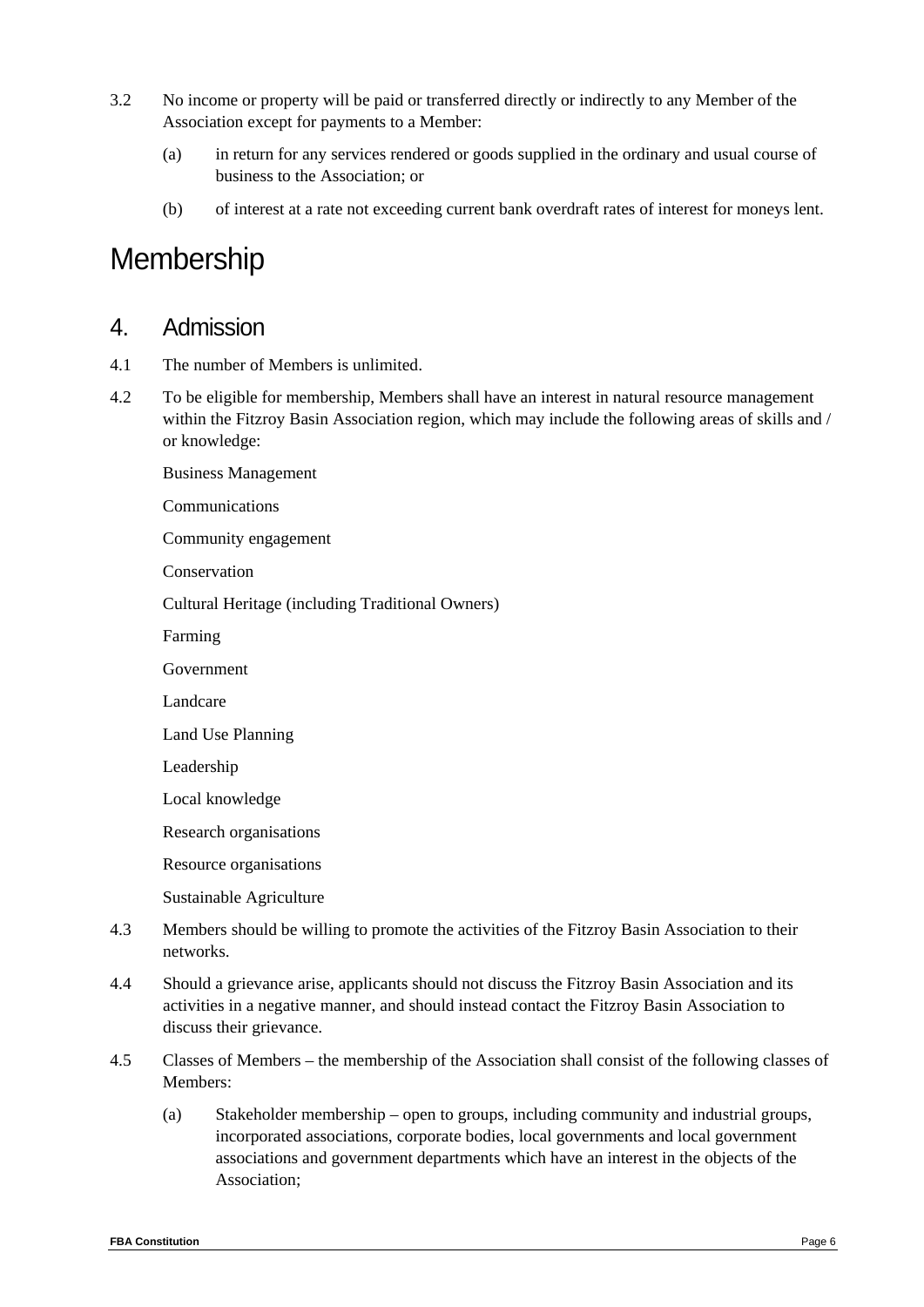- (b) Associate membership open to natural persons who have the interests of the Association and the furtherance of its objectives in mind; and
- (c) Life membership conferred on individuals by the Board in recognition of services to the Association.
- 4.6 Applications for membership of the Association must be made in writing and be signed by the applicant.
- 4.7 The Board will consider each application for Stakeholder membership at the next Board Meeting after the application is received.
- 4.8 As soon as practicable following acceptance of an application for membership, the Secretary will send the applicant written notice of the acceptance. An applicant for membership becomes a Member upon such acceptance.
- 4.9 Members may be refused stakeholder membership, stakeholder membership renewal or have their membership terminated if they act contrary to the interests of the organisation.
- 4.10 Prior to refusal of membership, renewal of membership or termination of a membership by the Board, the member must receive a full and fair opportunity to show why the membership should not be terminated. If, after considering all representations made by the member, the Board decides to terminate the membership, the secretary of the committee must give the member a written notice of the decision within 1 month of the decision being made.
- 4.11 The rights and privileges of every Member are personal to each Member and are not transferable by the Member's own act or by operation of law, except through the appointment of a Representative by a Stakeholder Member.

#### 5. Membership fees

- 5.1 The membership fee for each class of membership—
	- (a) is the amount decided by the Board from time to time at a Board Meeting; and
	- (b) is payable when, and in the way, the Board decides.

### 6. Ceasing to be a Member

- 6.1 A Member's membership of the Association will cease:
	- (a) if the Member gives the Secretary written notice of resignation, from the date of receipt of that notice by the Secretary;
	- (b) if a liquidator is appointed in connection with the winding-up of the Member; or
	- (c) if an order is made by a Court for the winding-up or deregistration of the Member.
- 6.2 Any Member ceasing to be a Member will remain liable for and will pay to the Association any moneys which were due to the Association at the date of ceasing to be a Member.

### 7. Powers of attorney

7.1 If a Member executes or proposes to execute any document or do any act by or through an attorney which affects the Association or the Member's membership in the Association, that Member must deliver the instrument appointing the Attorney to the Association for noting.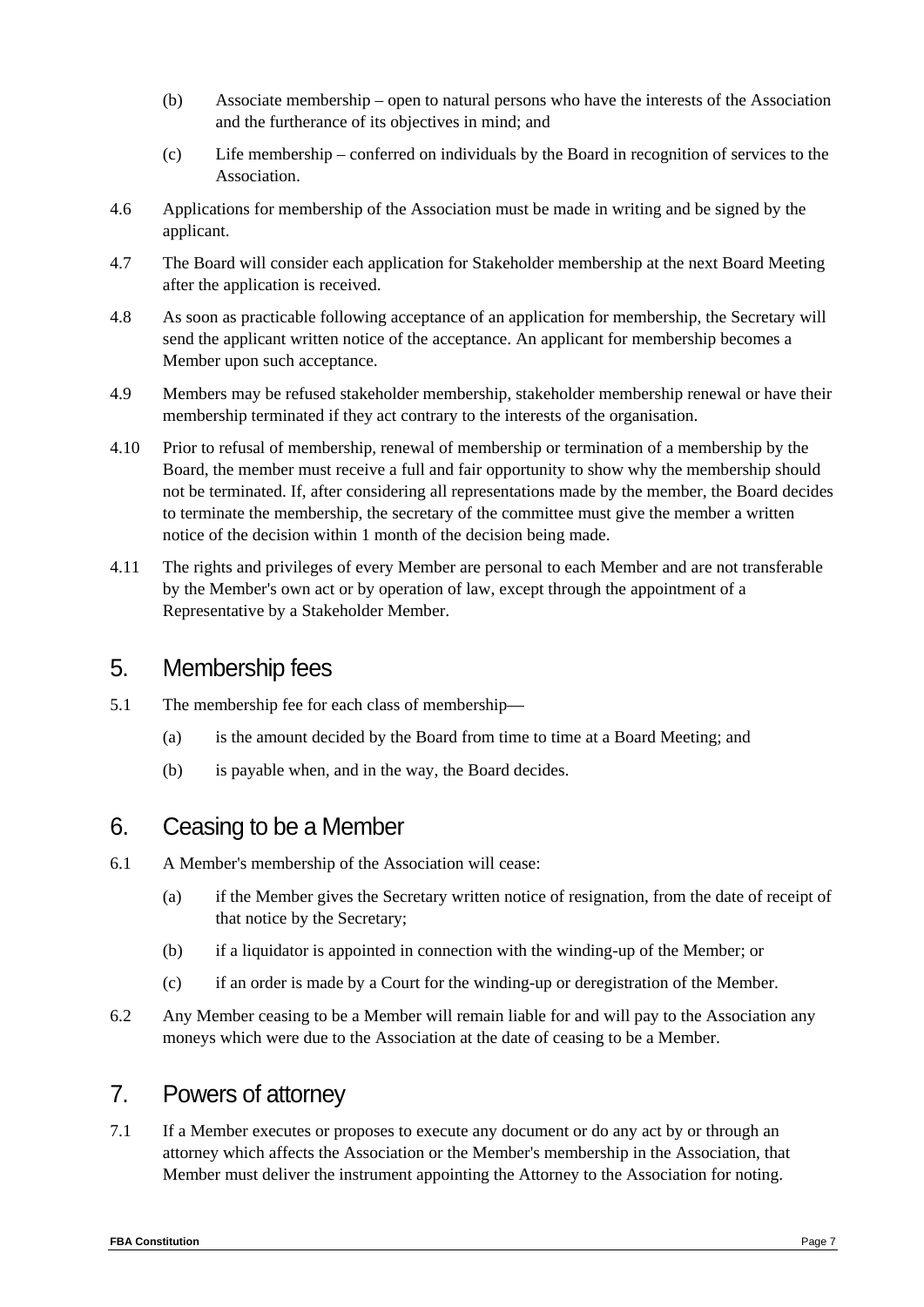- 7.2 If the Association asks the Member to file with it a certified copy of the instrument for the Association to retain, the Member will promptly comply with that request.
- 7.3 The Association may ask for whatever evidence it thinks appropriate that the power of attorney is effective and continues to be in force.

#### 8. Representatives

- 8.1 Any Stakeholder Member may by written notice to the Secretary:
	- (a) appoint a natural person to act as its Representative in all matters connected with the Association; and
	- (b) remove a Representative.
- 8.2 A Representative is entitled to:
	- (a) exercise at a general meeting all the powers which the Stakeholder Member which appointed him or her could exercise if it were a natural person; and
	- (b) be counted towards a quorum on the basis that the Stakeholder Member is to be considered personally present at a general meeting by its Representative.
- 8.3 No person may be appointed as both a Representative and a Board Member. Accordingly, the status of a Representative immediately lapses upon the Representative becoming a Board Member.
- 8.4 The chairperson of a general meeting may allow a Representative to vote on the condition that he or she subsequently establishes his or her status as a Representative within a period prescribed by and to the satisfaction of the chairperson of the general meeting.
- 8.5 The appointment of a Representative may set out restrictions on the Representative's powers.

### 9. Voting Rights

- 9.1 Not all Members have voting rights.
- 9.2 Stakeholder Members have voting rights which may only be exercised through their appointed Representative.
- 9.3 Classes of members with no voting rights include:
	- (a) Associate membership.
	- (b) Life membership.

# Calling general meetings

#### 10. Calling general meeting

10.1 The Secretary may, at any time, call a general meeting, under the direction of the CEO or the Chair.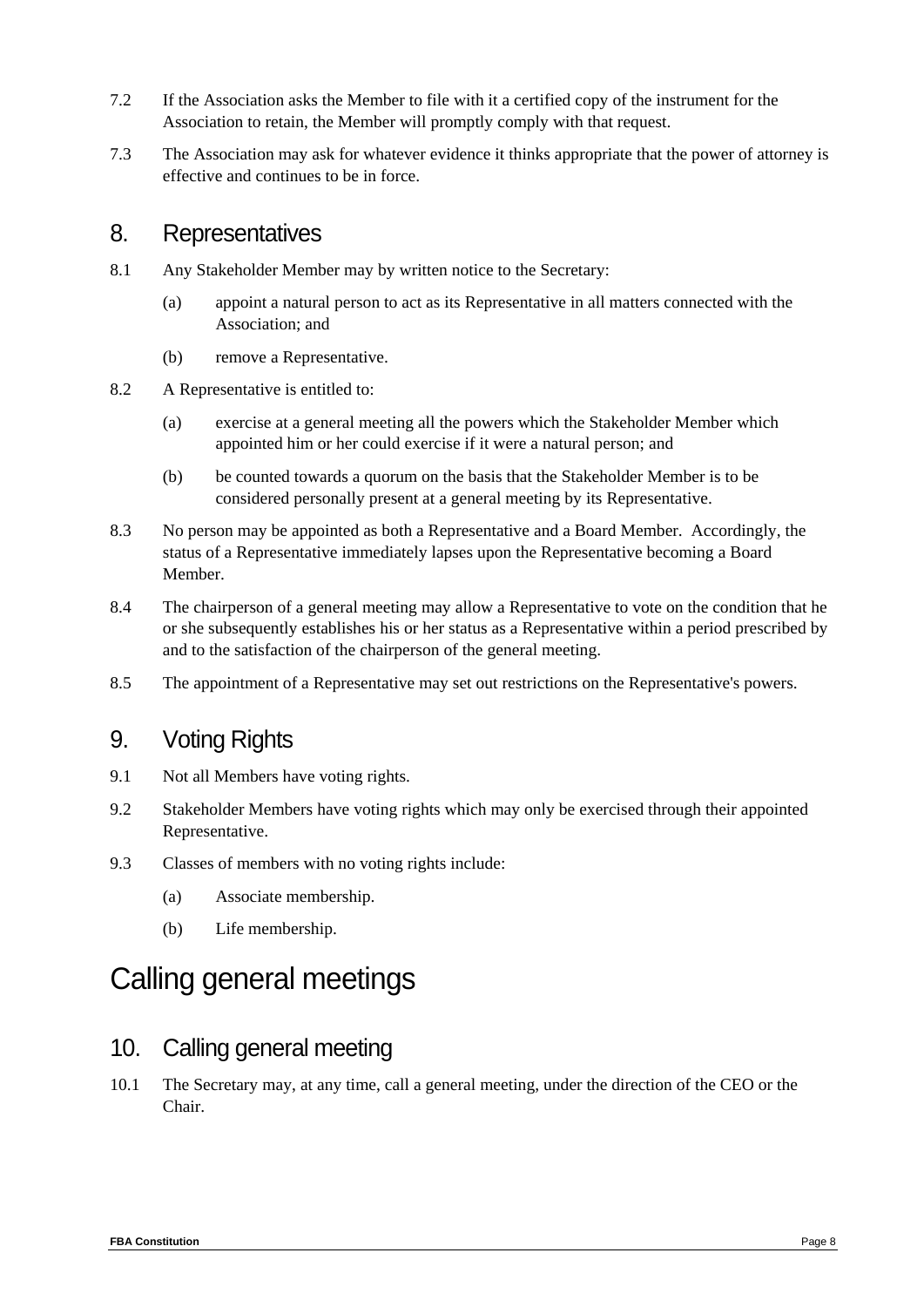### 11. Calling special general meeting

- 11.1 The secretary may only call a special general meeting by giving all voting Members and the Auditor notice of the meeting within 14 days after—
	- (a) being directed to call the meeting by the Board; or
	- (b) being given a written request signed by at least 33% of the Stakeholder Members**;** or
- 11.2 A request mentioned in clause 11.1(b) must state—
	- (a) why the special general meeting is being called; and
	- (b) the business to be conducted at the meeting.

### 12. Notice of general meeting

- 12.1 At least 14 days written notice (exclusive of the day on which the notice is served or deemed to be served and of the day for which notice is given) must be given to all voting Members and the Auditor of any general meeting.
- 12.2 A notice calling a general meeting:
	- (a) must specify the place, date and time of the meeting and if the meeting is to be held in two or more places, the technology that will be used to facilitate this;
	- (b) must state the general nature of the business to be transacted at the meeting; and
	- (c) may specify a place, facsimile number and electronic address for the purposes of proxy appointment.
- 12.3 The Board may postpone or cancel any general meeting whenever they think fit (other than a meeting called as the result of a request under clause 11.1(b)).
- 12.4 The Board must give notice to all voting Members and the Auditor of:
	- (a) the postponement or cancellation of a general meeting;
	- (b) the place, date and time of any new meeting.
- 12.5 The failure or accidental omission to send a notice of a general meeting (including a proxy appointment form) to any Member or other person referred to in clause 56.1 or the non-receipt of a notice (or form) by any Member or other person referred to in clause 56.1 does not invalidate the proceedings at or any resolution passed at the general meeting.

# Proceedings at general meetings

#### 13. Member

13.1 In clauses 14 (Quorum), 15 (Chairperson), 16 (Adjournment) and 18 (voting), Member includes a Member present in person or by proxy, attorney or Representative.

#### 14. Quorum

14.1 No business may be transacted at a general meeting unless a quorum of Members is present when the meeting proceeds to business.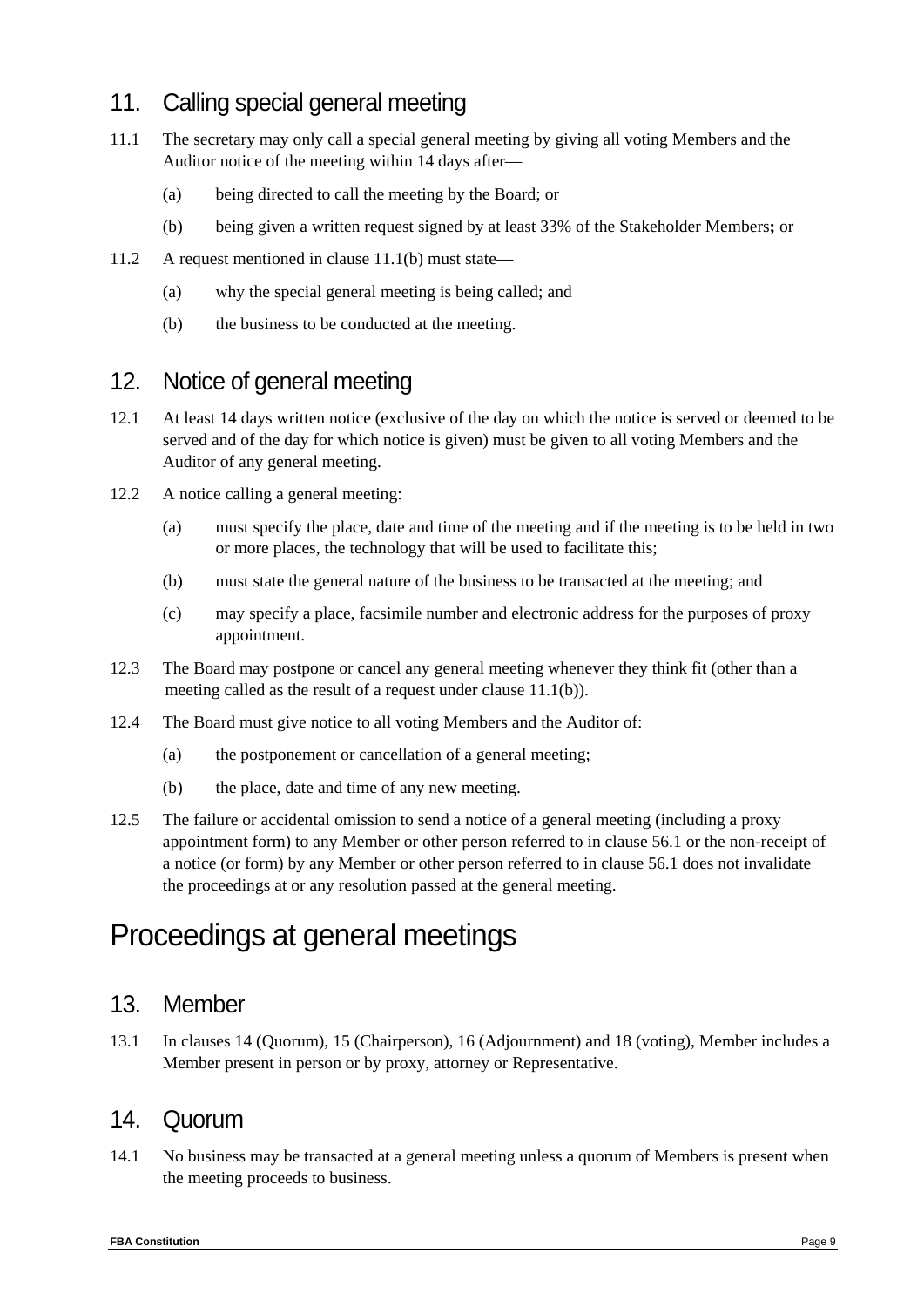- 14.2 A quorum is one third  $(1/3^{rd})$  of the Stakeholder Members for the time being or ten (10) persons, whichever is the higher.
- 14.3 If a quorum is not present within 30 minutes after the time appointed for a general meeting:
	- (a) if the general meeting was called on the requisition of Members, it is automatically dissolved; or
	- (b) in any other case:
		- (i) it will stand adjourned to another day, time and place determined by the Board; and
		- (ii) if at the adjourned general meeting a quorum is not present within 30 minutes after the time appointed for the general meeting, the general meeting is automatically dissolved.

#### 15. Chairperson

- 15.1 The Chair, or in the Chair's absence the Deputy Chair, will be the chairperson at every general meeting. (There is an important distinction between the Chair of the Association and the chairperson of a specific meeting, see the Definitions in Section 59.)
- 15.2 The members present may elect a chairperson of a general meeting if:
	- (a) there is no Chair or Deputy Chair; or
	- (b) neither the Chair nor Deputy Chair is present within 15 minutes after the time appointed for holding the general meeting; or
	- (c) the Chair and Deputy Chair are unwilling to act as chairperson of the general meeting.

#### 16. Adjournment

- 16.1 The chairperson of a general meeting at which a quorum is present:
	- (a) in his or her discretion may adjourn the general meeting with the meeting's consent; and
	- (b) must adjourn the general meeting if the meeting directs him or her to do so.
- 16.2 An adjourned general meeting may take place at a different venue to the initial general meeting.
- 16.3 The only business that can be transacted at an adjourned general meeting is the unfinished business of the initial general meeting.
- 16.4 Notice of an adjourned general meeting must only be given in accordance with clause 12.1 if a general meeting has been adjourned for more than 21 days.

#### 17. Special resolutions

17.1 Written notice of a proposed special resolution, and of the time and place of the meeting at which it is proposed to move the resolution, must be given before the meeting to each Member of the Association entitled to vote on the resolution.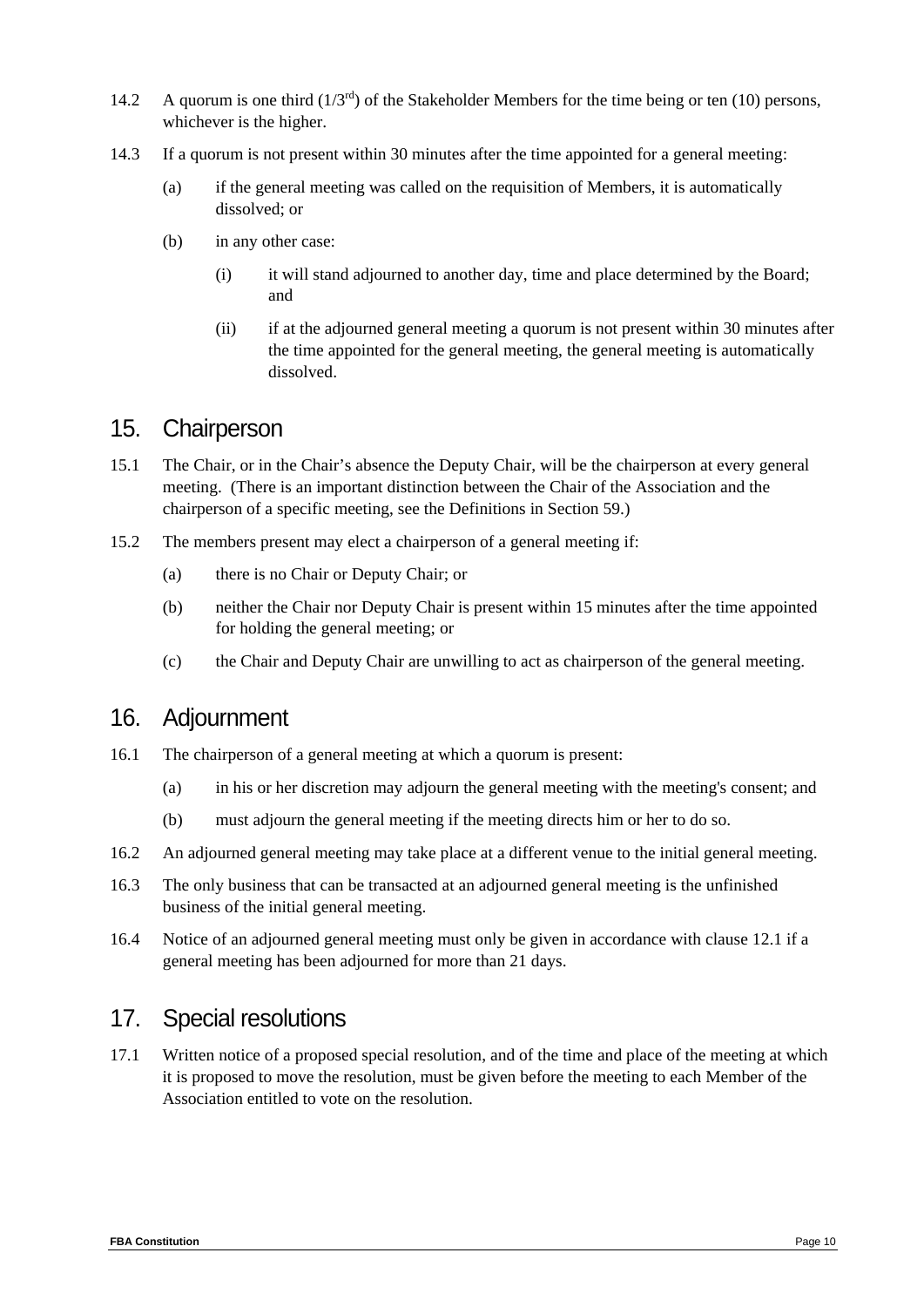### 18. Voting

- 18.1 Every question, matter or resolution shall be decided by a majority of votes of the Stakeholder Members present.
- 18.2 Every representative of a Stakeholder Member present shall be entitled to one vote. In the case of an equality of votes the motion is deemed to be resolved in the negative. Provided that no Representative shall be entitled to vote at any General Meeting if the Stakeholder Member he/she represents annual subscription is more than one month in arrears at the date of the meeting.
- 18.3 Voting shall be by show of hands or a division of members, unless not less than one-fifth of the members present demand a poll, in which event there shall be a poll. The method of undertaking a poll will be determined by a resolution of the Board if one has been done, otherwise by the decision of the chairperson. The result of the poll as declared by the chairperson shall be deemed to be the resolution of the meeting at which the poll was demanded.
- 18.4 A Stakeholder Member's representative may vote in person or by proxy or by attorney. On a show of hands every person present who is a representative of a Member or an attorney shall have one vote. In a poll every Member present as a representative or by proxy or by attorney shall have one vote.
- 18.5 The instrument appointing a proxy shall be in writing, in the common or usual form under the hand of the appointee or of his/her attorney duly authorised in writing or, if the appointee is a corporation, either under seal or under the hand of an officer or attorney duly authorised. A proxy may, but need not be a member, of the Association. The instrument appointing a proxy shall be deemed to confer authority to demand or join in demanding a poll.
- 18.6 Where it is desired to afford members an opportunity of voting for or against a resolution the instrument appointing a proxy shall be in a form and manner determined by resolution of the Board, or a form as near thereto as circumstances permit.

# Annual General Meetings

### 19. Annual general meetings

- 19.1 Each subsequent annual general meeting must be held—
	- (a) at least once each year; and
	- (b) within 6 months after the end of the Association's previous financial year.

#### 20. Business to be conducted at annual general meeting

- 20.1 The following business must be conducted at each annual general meeting—
	- (a) receiving the statement of income and expenditure, assets, liabilities and mortgages, charges and securities affecting the property of the Association for the last financial year;
	- (b) receiving the auditor's report on the financial affairs of the Association for the last financial year;
	- (c) presenting the audited statement to the meeting for adoption;
	- (d) appointing an Auditor; and
	- (e) electing the Chair and members of the Board.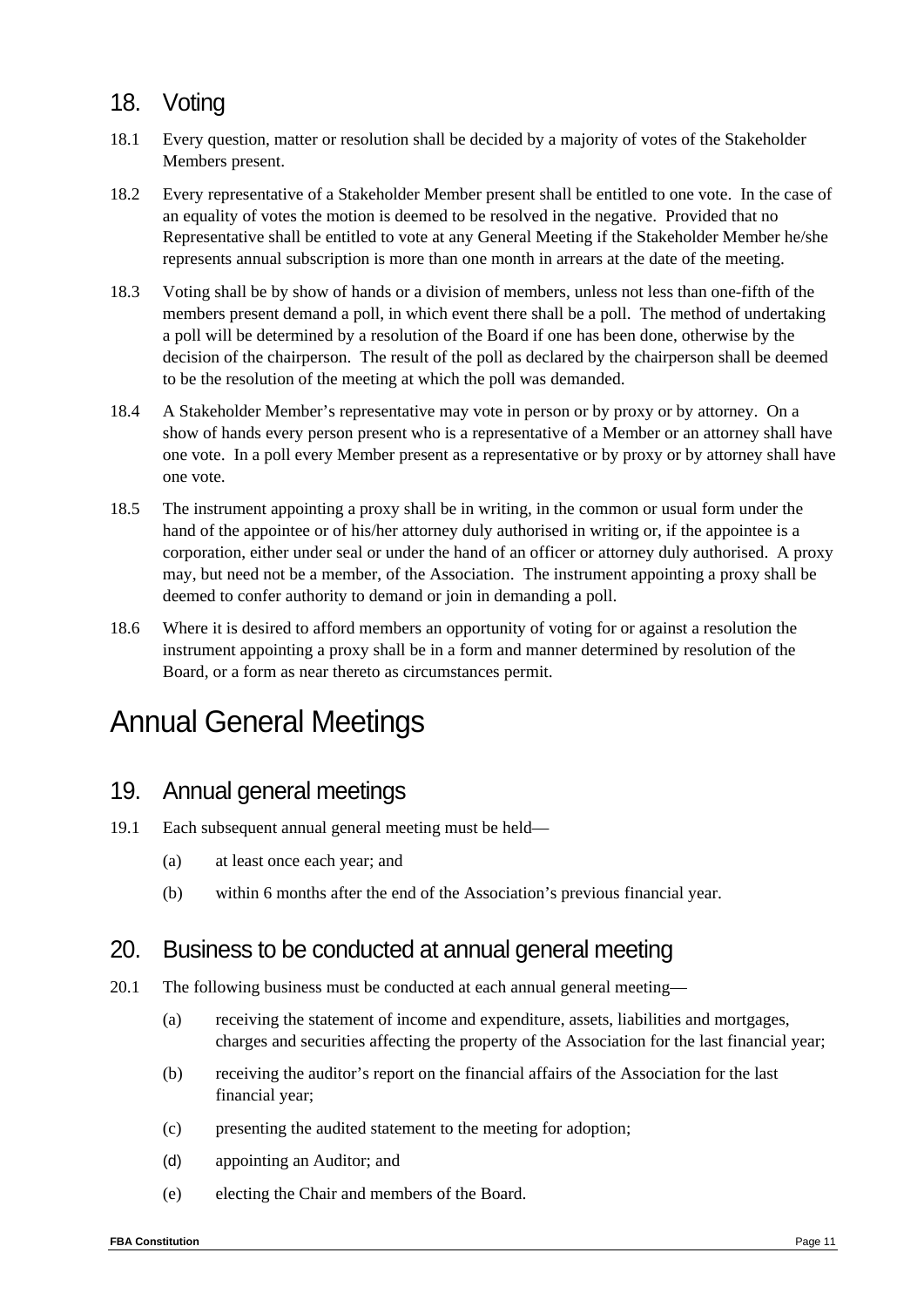# Appointment and removal of Board Members and Chair

### 21. Number of Board Members

21.1 The number of Board Members will be no less than ten (10), excluding Ex Officio Agency Members.

### 22. Elected Board Members

- 22.1 Sufficient Board Members to meet the minimum number of Board Members (see clause 21.1) must be appointed by the voting Members by election at a General Meeting.
- 22.2 The elected Board Members (seven in total):
	- (a) are elected on a rotational basis to assist with Board Member succession. Each year, up to three (3) Board Members will be elected for a three (3) year term. A further maximum of two (2) Board Members may be elected for a two (2) year term. A further maximum of two (2) Board Members may be elected for a one (1) year term.

The initial terms of Board Members can be determined through a count of votes at a General Meeting with the three Board Members receiving the highest number of votes awarded a three year term, which continues until all initial terms are confirmed. Alternatively, a Board Member may nominate for a specific initial term when submitting their application to become a Board Member.

- (b) may seek re-nomination at the end of their first term for an additional term;
- (c) must take a break of at least one year after six years of continuous representation; and
- (d) after a break of at least one year may seek nomination as if they had never sat on the Board before.
- 22.3 An election must be conducted at each annual general meeting at which a Board Member is scheduled to retire.
- 22.4 (a) At its discretion, the Board may fill a casual vacancy as soon as is practicable. The position will be 'acting' until the next Annual General Meeting, at which time the person may be nominated through the usual process.

(b) Any Board Member who ceases to be a Board Member prior to the completion of their full term, is replaced in an election at the Annual General Meeting by a new Board Member for the remainder of the elected term.

- 22.5 The election result must be declared by the Association at the general meeting and the appointment will take effect at the end of the meeting.
- 22.6 Subject to clause 22.8, each election will be decided by vote of the eligible voting Members on a simple majority (first-past-the-post) basis.
- 22.7 The Members may resolve to postpone an election of Board Members under clause 22.1 until a later general meeting and the Association may call for additional nominations prior to that later meeting.
- 22.8 Voting rights for Members for election of Board Members are the same as for any other resolutions at general meetings.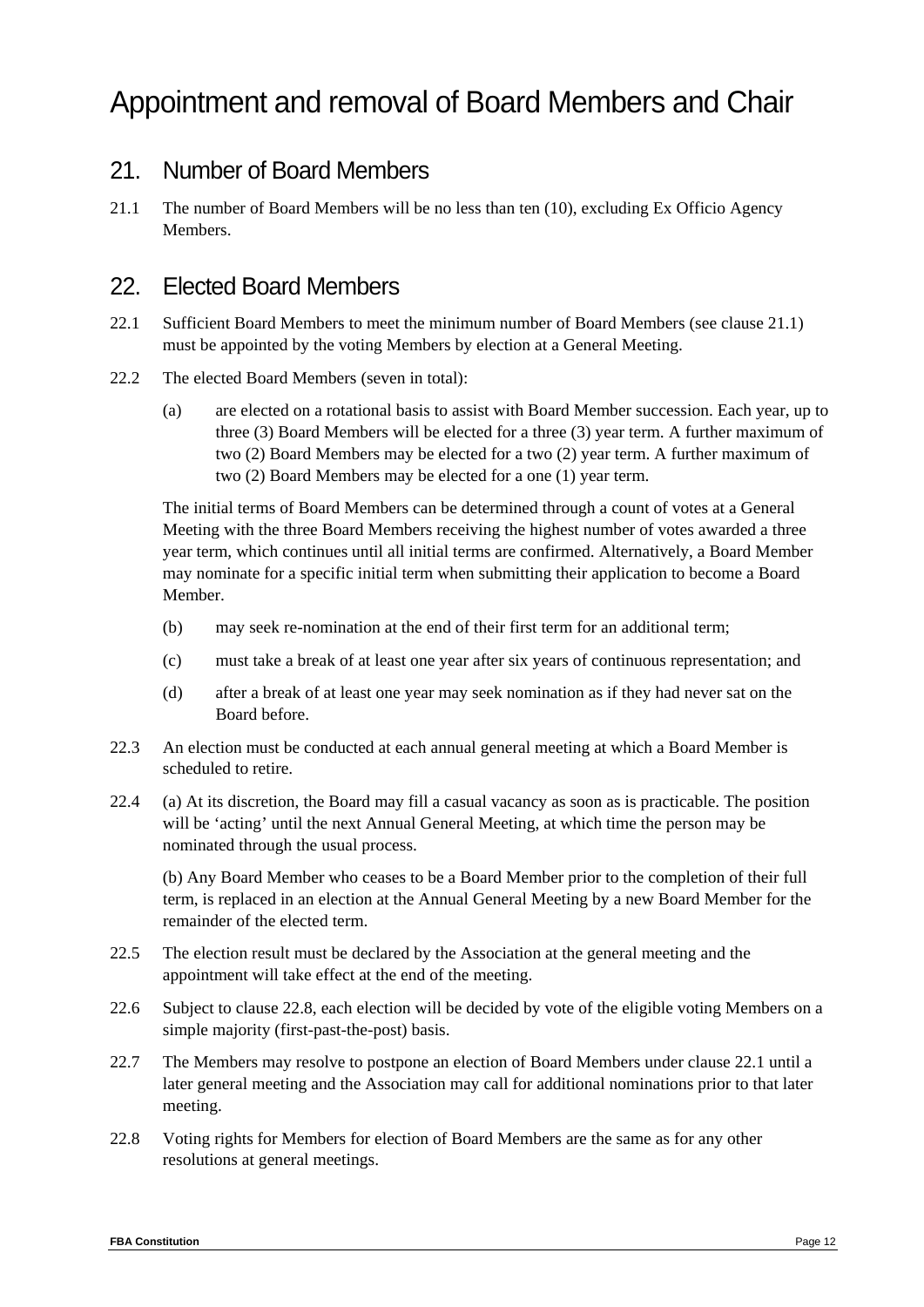22.9 The Members must ensure that the composition of the Board Members at any time complies with any requirements of a funding arrangement (including agreement) between the Association and the Commonwealth of Australia and/or the State of Queensland.

### 23. Appointed and Invited Board Members

- 23.1 Two 'Local Government' Board Members will be appointed as determined by Local Governments in the region.
- 23.2 The Board may invite up to two (2) 'Invited Board Members' if required to meet funding body requirements or meet a significant skills deficit.
- 23.2 An Invited Board Member's term of office is until the next Annual General Meeting.

### 24. Ex Officio Agency Members

24.1 The Board may appoint up to four (4) 'Ex Officio' Agency Members from the State and Federal Governments, with specific individuals chosen at the discretion of their respective agencies. While 'Ex Officio' Agency Members may participate in Board discussions and provide advice to the Board, they are not eligible to vote in any Board matters.

#### 25. Observers

- 25.1 The Board may allow observers at its discretion to attend any meeting.
- 25.2 Board Observers can only participate with permission of the Chair and are not able to vote on any matters.

#### 26. Retirement

- 26.1 A retiring Board Member remains in office until the end of the Annual General Meeting.
- 26.2 A retiring Board Member can reapply for election in accordance with Clause 22.2 (d).

### 27. Election of Board Members

- 27.1 A potential Board Member is nominated when a written notice has been left at the Office at least 21 days before the relevant General Meeting, that:
	- (a) states which two Representatives of Stakeholder Members nominate the person for election as a Board Member;
	- (b) states that the person consents to the nomination; and
	- (c) has been signed by the nominating Members and the nominated person.
- 27.2 A written notice referring to all Board Member vacancies and each candidate for election, must be sent to all Members at least 14 days before every general meeting at which an election of a Board Member will take place.

#### 28. Vacation of office

28.1 The office of a Board Member immediately becomes vacant if the Board Member: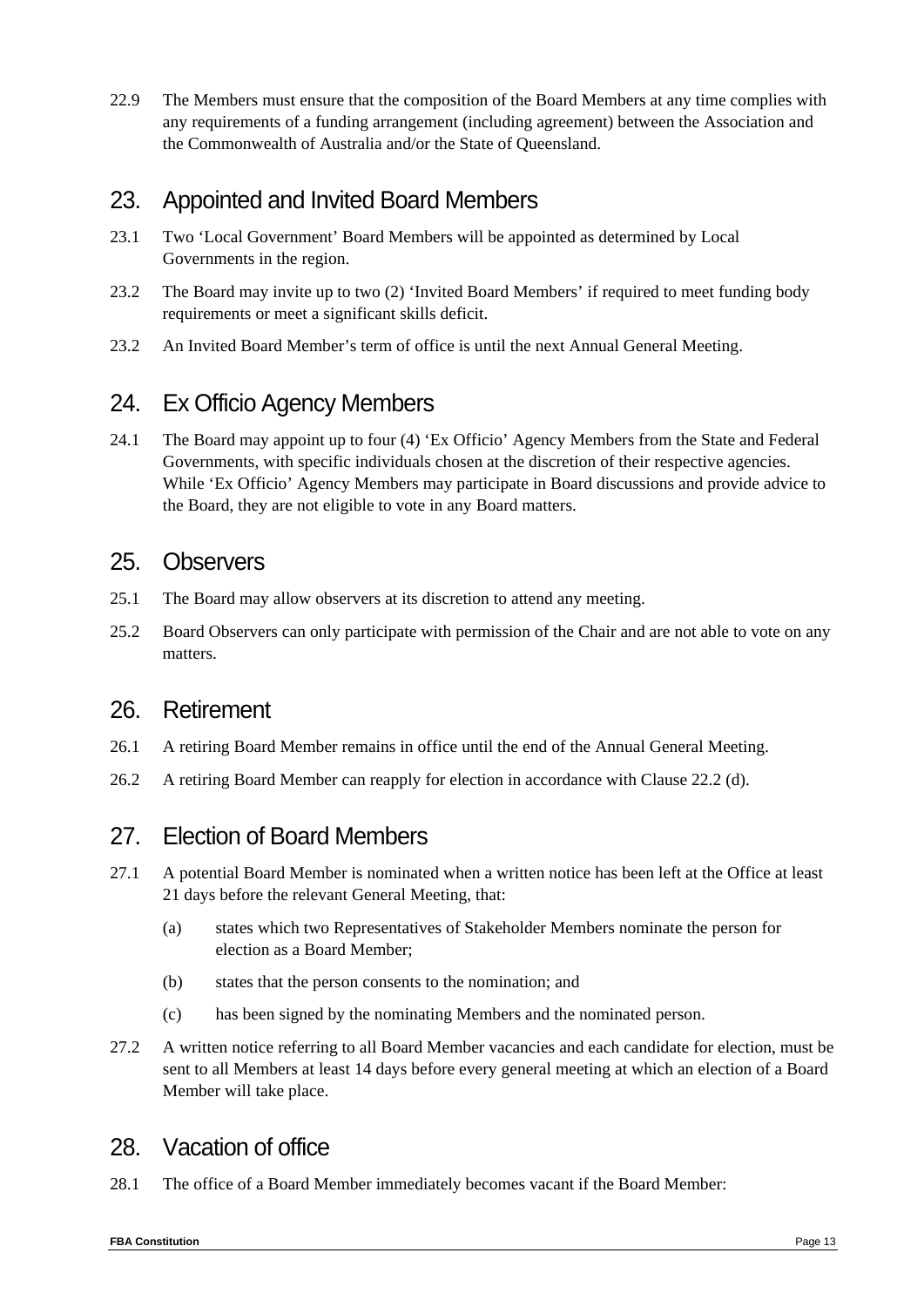- (a) is prohibited by the Associations Incorporation Act or other legislation from holding office or continuing as a Board Member;
- (b) is liable to have a person appointed, under a law relating to the administration of estates of persons who through mental or physical incapacity are incapable of managing their affairs, to administer it;
- (c) resigns by notice in writing to the Association;
- (d) is removed by a resolution of the Association in general meeting; or
- (e) is directly or indirectly interested in any contract or proposed contract with the Association and fails to declare the nature of the interest.
- 28.2 The office of a Board Member becomes vacant at an Annual General Meeting if the Board Member:
	- (a) has completed a term and has not been re-nominated; or
	- (b) has completed a second three (3) year term.

#### 29. Removal from office

29.1 The office of a Board Member becomes vacant if the Board Member is removed by vote of the Board (simple majority), having not attended three (3) consecutive Board Meetings; and being unable to 'show cause' to the satisfaction of the Board.

#### 30. Election of the Chair

- 30.1 A Chair must be appointed by the voting Members by election at each annual general meeting.
- 30.2 Nominees must be nominated by two representatives of Stakeholder Members.
- 30.3 A Chair can be from any class of membership.
- 30.4 The Chair's term of office shall be one (1) year.
- 30.5 A Chair may seek or agree to re-appointment in the role for no more than four (4) consecutive terms.
- 30.6 After a break of one year, a person may seek nomination as if they had never had the position of Chair before.
- 30.7 If the Chair's position becomes vacant during a term, the Deputy Chair will take this role until the next Board Meeting, at which time an Acting Chair will be appointed by election of the Board.

# Powers and duties of Board Members

#### 31. Board Members to manage Association

- 31.1 The business of the Association is managed by the Board Members who may exercise all powers of the Association that this Constitution and the Associations Incorporation Act do not require to be exercised by the Association in general meeting.
- 31.2 Every Board Member and other agent or officer of the Association must:
	- (a) keep secret all aspects of all transactions of the Association, except: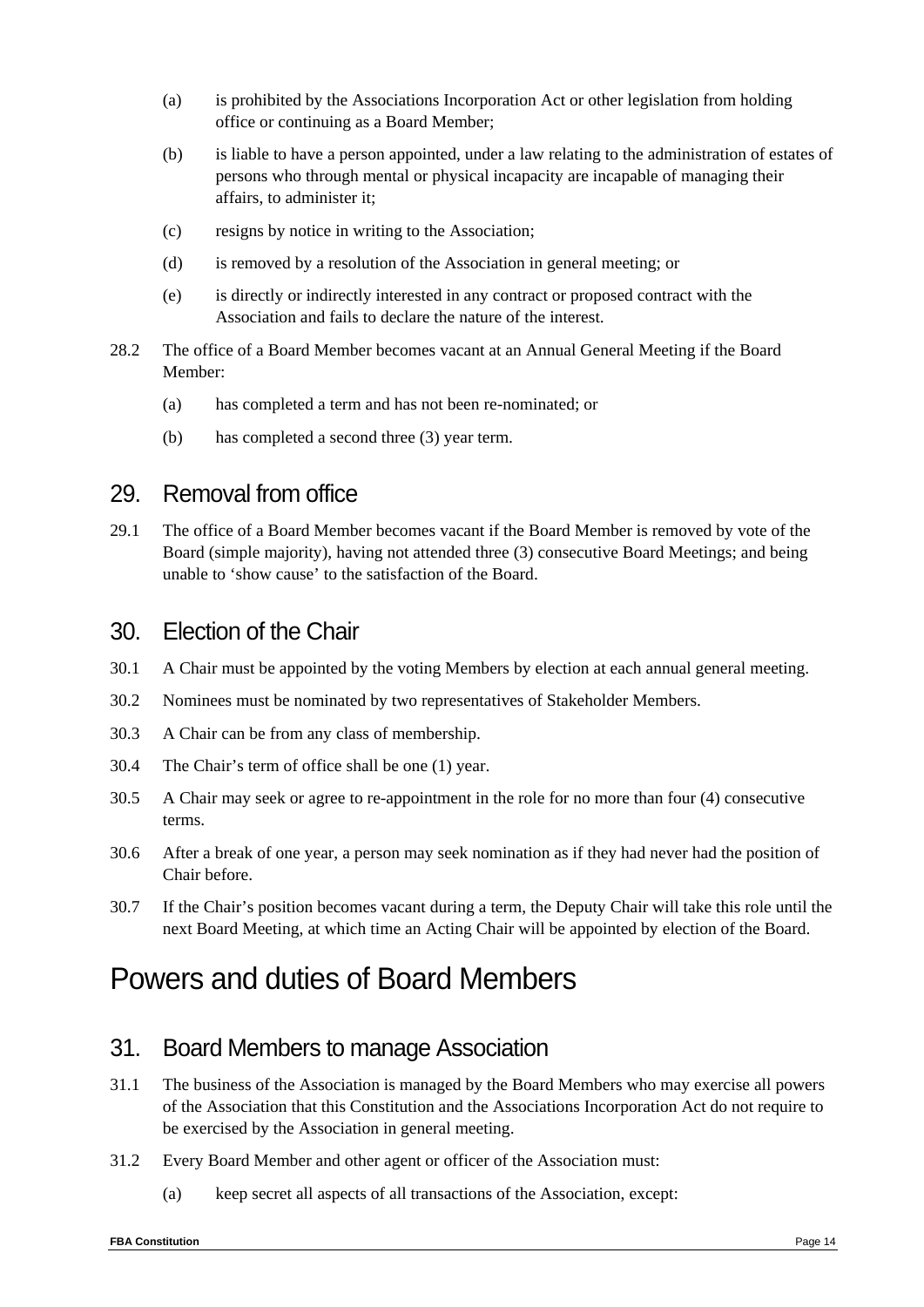- (i) to the extent necessary to enable the person to perform his or her duties to the Association;
- (ii) as required by law; and
- (iii) when requested by the Board to disclose information, to the auditors of the Association or a general meeting of the Association; and
- (b) if requested by the Board, sign and make a declaration that he or she will not disclose or publish any aspect of any transaction of the Association.

### 32. Election of Deputy Chair

- 32.1 The Board shall at the first Board Meeting following each annual general meeting, elect by simple majority resolution a Board Member as Deputy Chair.
- 32.2 The Deputy Chair's term of office shall be one year.
- 32.3 A Deputy Chair may seek or agree to re-appointment in the role for no more than four (4) consecutive terms.
- 32.4 The Deputy Chair's term of office shall expire on the expiry of their term of office as a Board Member where not re-elected as Board Member.

#### 33. Election of Treasurer

- 33.1 The Board shall at the first Board Meeting following each annual general meeting, elect by simple majority resolution a Board Member as Treasurer.
- 33.2 The Treasurer's term of office shall be one year.
- 33.3 A Treasurer may seek or agree to re-appointment in the role for no more than four (4) consecutive terms.
- 33.4 The Treasurer's term of office shall expire on the expiry of their term of office as a Board Member where not re-elected as Board Member.

#### 34. Alteration of rules

- 34.1 Subject to the Associations Incorporation Act 1981, these rules may be amended, repealed or added to by a special resolution carried at a general meeting.
- 34.2 However an amendment, repeal or addition is valid only if it is registered by the chief executive.

#### 35. Documents

35.1 The Board must ensure the safe custody of books, documents, instruments of title and securities of the Association.

### Remuneration of Board Members

### 36. Remuneration of Board Members

36.1 The Board Members may be paid or provided remuneration for their services as Board Members.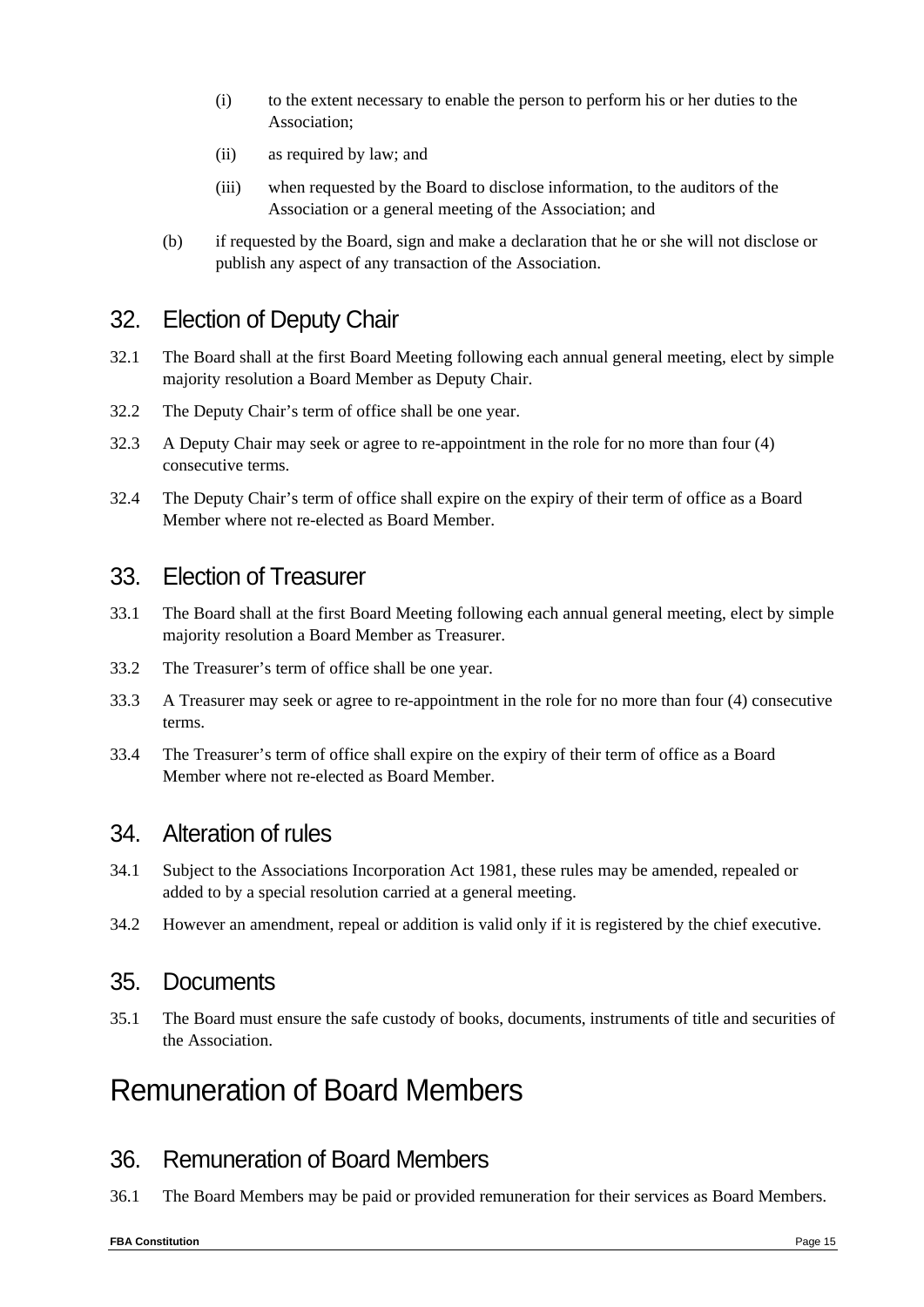- 36.2 The basis for payment of the Board Members will be determined at a meeting of the Board annually. If agreement cannot be reached, at the discretion of the Chair, the basis for payment will be determined at a General Meeting.
- 36.3 A Board Member may be paid for any service rendered to the Association by the Board Member in a professional or technical capacity, other than in the capacity as Board Member, where the provision of the service has the prior approval of the Board Members and where the amount payable is approved by the Board Members and is not more than an amount which commercially would be reasonable payment for the service.
- 36.4 Board Members may also be paid all travelling, hotel and other expenses properly incurred by them in attending and returning from meetings of the Board Members or any Board Committee or Advisory Committee or general meetings of the Association or otherwise in connection with the Association's business.
- 36.5 The Association may also pay a premium for a contract insuring a person who is or has been a Board Member against liability incurred by the person as a Board Member, except in circumstances prohibited by the Associations Incorporation Act.

# Proceedings of Board Meetings

### 37. Board Meetings

- 37.1 A Board Member may at any time, and the Secretary must on the request of a Board Member, call a Board Meeting.
- 36.2 The notice period for a Board Meeting must be at least two (2) working days, communicated to each Board Member.
- 37.2 Subject to the Associations Incorporation Act, a Board Meeting may be held by the Board Members communicating with each other by any technological means by which they are able simultaneously to hear each other and to participate in discussion.
- 37.3 The Board Members need not all be physically present in the same place for a Board Meeting to be held.
- 37.4 Subject to clause 39, a Board Member who participates in a meeting held in accordance with this Constitution is taken to be present and entitled to vote at the meeting.
- 37.5 The Board Members may meet together, adjourn and regulate their meetings as they think fit.
- 37.6 A quorum is a majority of Board Members for the time being or five (5) Board Members, whichever is higher.
- 37.7 Where a quorum cannot be established for the consideration of a particular matter at a meeting of Board Members, the Chair may call a general meeting to deal with the matter.
- 37.8 Notice of a meeting of Board Members may be given in writing, or the meeting may be otherwise called using any technology consented to by all the Board Members.

### 38. Decision on questions

38.1 Subject to this Constitution (including clause 43), questions arising at a meeting of Board Members are to be decided by a majority of votes of the Board Members present and voting and, subject to clause 39, each Board Member has one vote.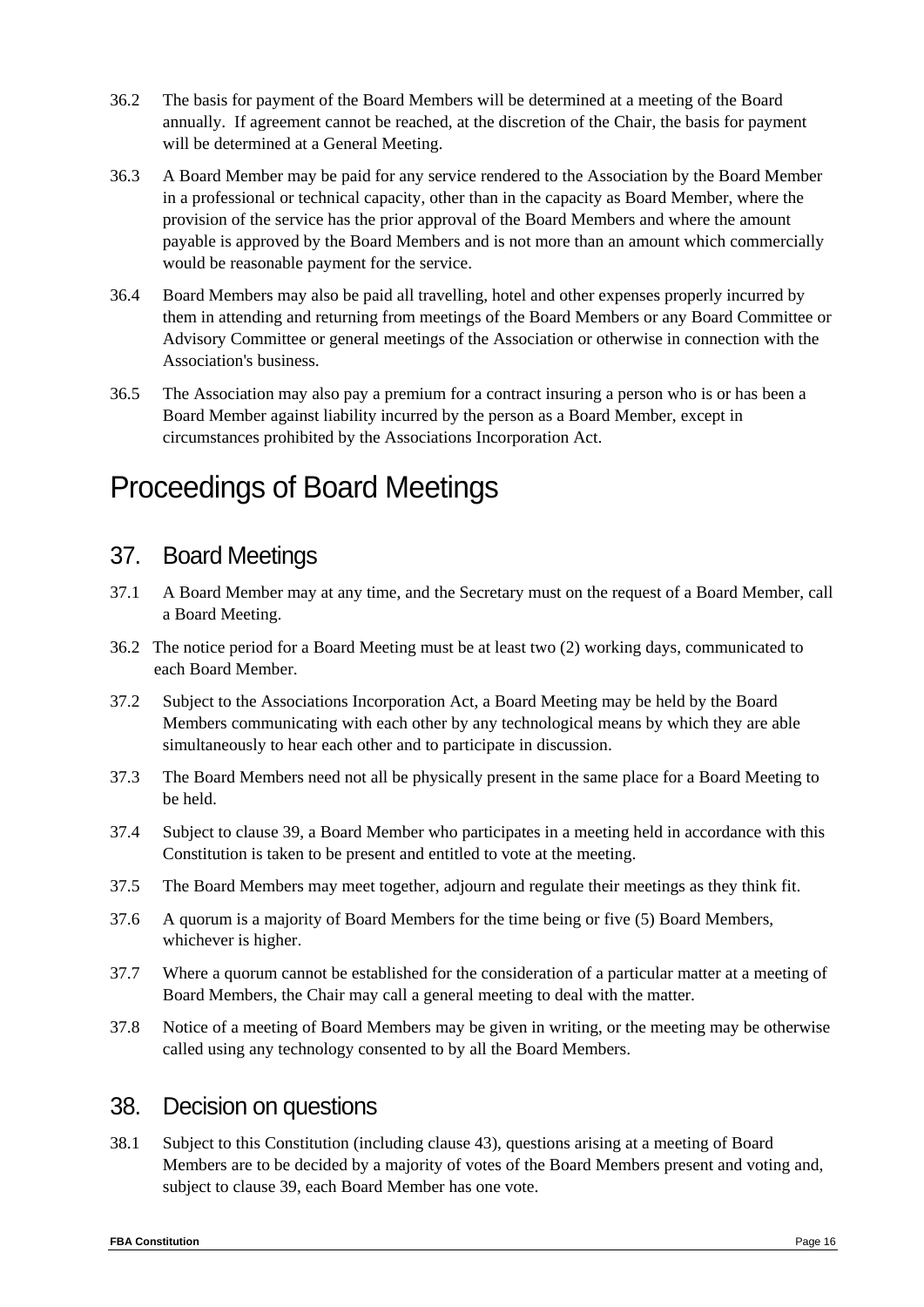38.2 If there is an equality of votes at a meeting of Board Members, the Chair will have a casting vote in addition to his or her deliberative vote.

#### 39. Board Members' interests

- 39.1 No contract made by a Board Member with the Association and no contract or arrangement entered into by or on behalf of the Association in which any Board Member may be in any way interested is avoided or rendered voidable merely because of the Board Member holding office as a director or because of the fiduciary obligations arising out of that office.
- 39.2 No Board Member contracting with or being interested in any arrangement involving the Association is liable to account to the Association for any profit realised by or under any such contract or arrangement merely because of the Board Member holding office as a director or because of the fiduciary obligations arising out of that office.
- 39.3 A Board Member is not disqualified merely because of being a Board Member from contracting with the Association in any respect.
- 39.4 A Board Member or a body or entity in which a Board Member has a direct or indirect interest may:
	- (a) enter into any agreement or arrangement with the Association;
	- (b) hold any office or place of profit other than as auditor in the Association; and
	- (c) act in a professional capacity other than as auditor for the Association,

and the Board Member or the body or entity can receive and keep beneficially any remuneration, profits or benefits under any agreement or arrangement with the Association or from holding an office or place of profit in or acting in a professional capacity with the Association.

- 39.5 Any Board Member having direct or indirect personal material interest in any contract or arrangement that the Association proposes to enter will declare his or her interest forthwith by written notice to each of the other Board Members. A general notice that the Board Member is an employee of a particular Member and is to be regarded as interested in all transactions with that Member will be a sufficient disclosure as regards such Board Member and the said transactions and it will not be necessary for such Board Member to give a special notice relating to any particular transaction with that Member.
- 39.6 A Board Member who has a material personal interest in a matter that is being considered at a Board Members' meeting must not:
	- (a) be present while the matter is being considered at the meeting; or
	- (b) vote on the matter,

unless permitted by the Associations Incorporation Act to do so, in which case the Board Member may:

- (c) be counted in determining whether or not a quorum is present at any meeting of Board Members considering that contract or arrangement or proposed contract or arrangement;
- (d) sign or countersign any document relating to that contract or arrangement or proposed contract or arrangement; and
- (e) vote in respect of, or in respect of any matter arising out of, the contract or arrangement or proposed contract or arrangement.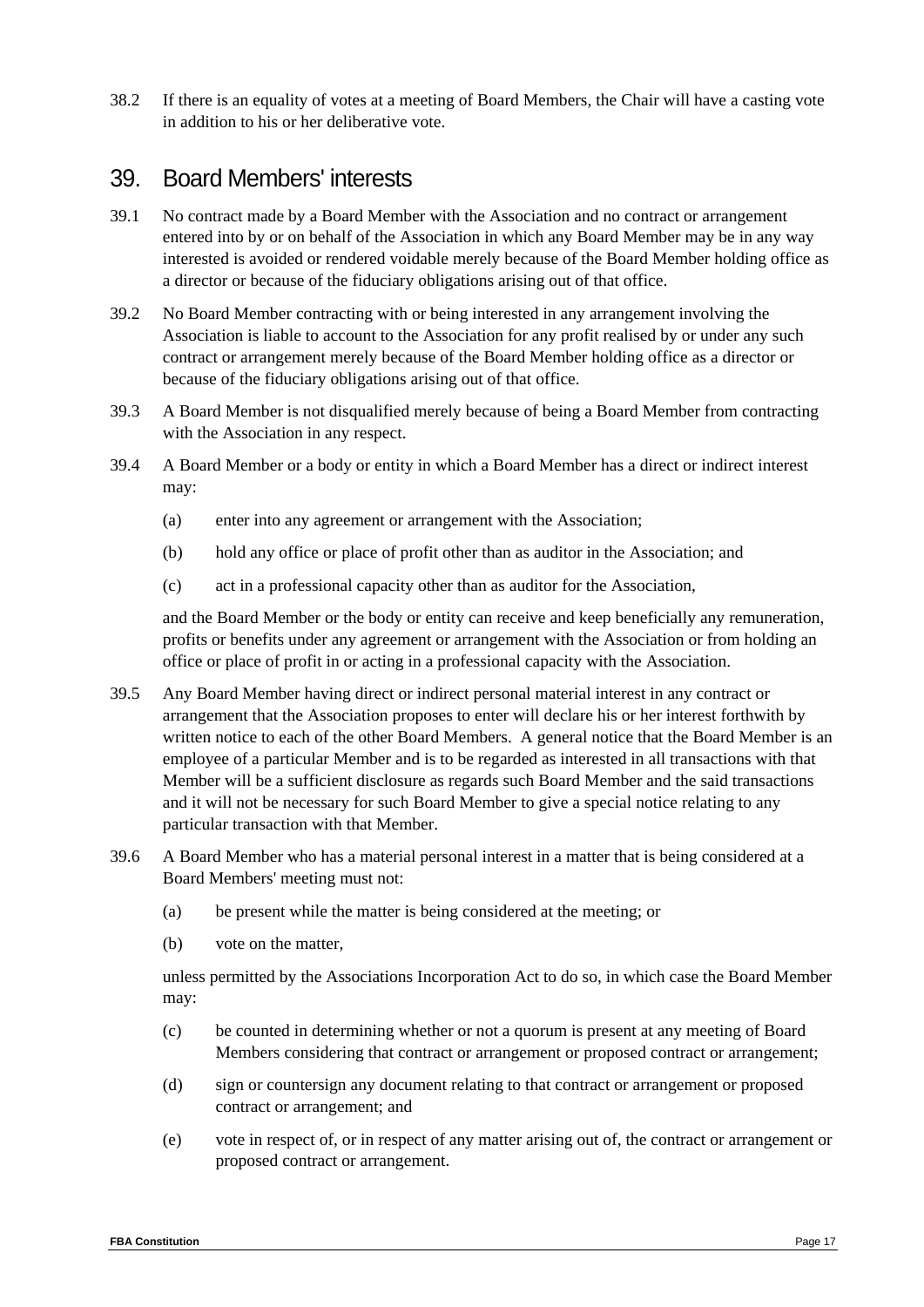- 39.7 A Board Member may be or become a director or other officer of, or otherwise interested in, any related body corporate or any other body corporate promoted by the Association or in which the Association may be interested as a vendor, shareholder or otherwise and is not accountable to the Association for any remuneration or other benefits received by the Board Member as a director or officer of, or from having an interest in, that body corporate.
- 39.8 Without limiting his or her other obligations, a Board Member who is an employee, board Member or contractor of a Member that has a material financial interest in a matter that is being considered at a Board Meeting must not:
	- (a) be present while the matter is being considered at the meeting; or
	- (b) vote on the matter,

unless the other Board Members resolve otherwise.

### 40. Remaining Board Members

- 40.1 The Board Members may act even if there are vacancies on the Board.
- 40.2 If the number of Board Members is not sufficient to constitute a quorum at a Board Meeting, the Board Members may act only to call a General Meeting.

#### 41. Committees

- 41.1 The Board Members may establish either or both of the following:
	- (a) committees with powers delegated by the Board Members (**Board Committees**); and
	- (b) advisory committees, with no delegated powers, to advise the Board Members on specified matters (**Advisory Committees**).
- 41.2 Board Committee members and Advisory Committee members will be appointed by the Board Members.
- 41.3 At least one member of each Board Committee must be a Board Member.
- 41.4 Meetings of any Board Committee or Advisory Committee will be governed by the provisions of this Constitution which deal with Board Members' meetings so far as they are applicable and are not inconsistent with any directions of the Board Members. The provisions apply as if each Board Committee or Advisory Committee member was a Board Member.
- 41.5 Clause 43 regarding written resolutions applies to resolutions of Board Committees and Advisory Committees as if each Board Committee or Advisory Committee member was a Board Member.

#### 42. Delegation

- 42.1 The Board may, upon any terms and conditions or restrictions as they see fit, delegate any of their powers, other than those which by law must be dealt with by the Board Members as a board, to:
	- (a) a Board Committee;
	- (b) a Board Member;
	- (c) an employee of the Association; or
	- (d) any other person.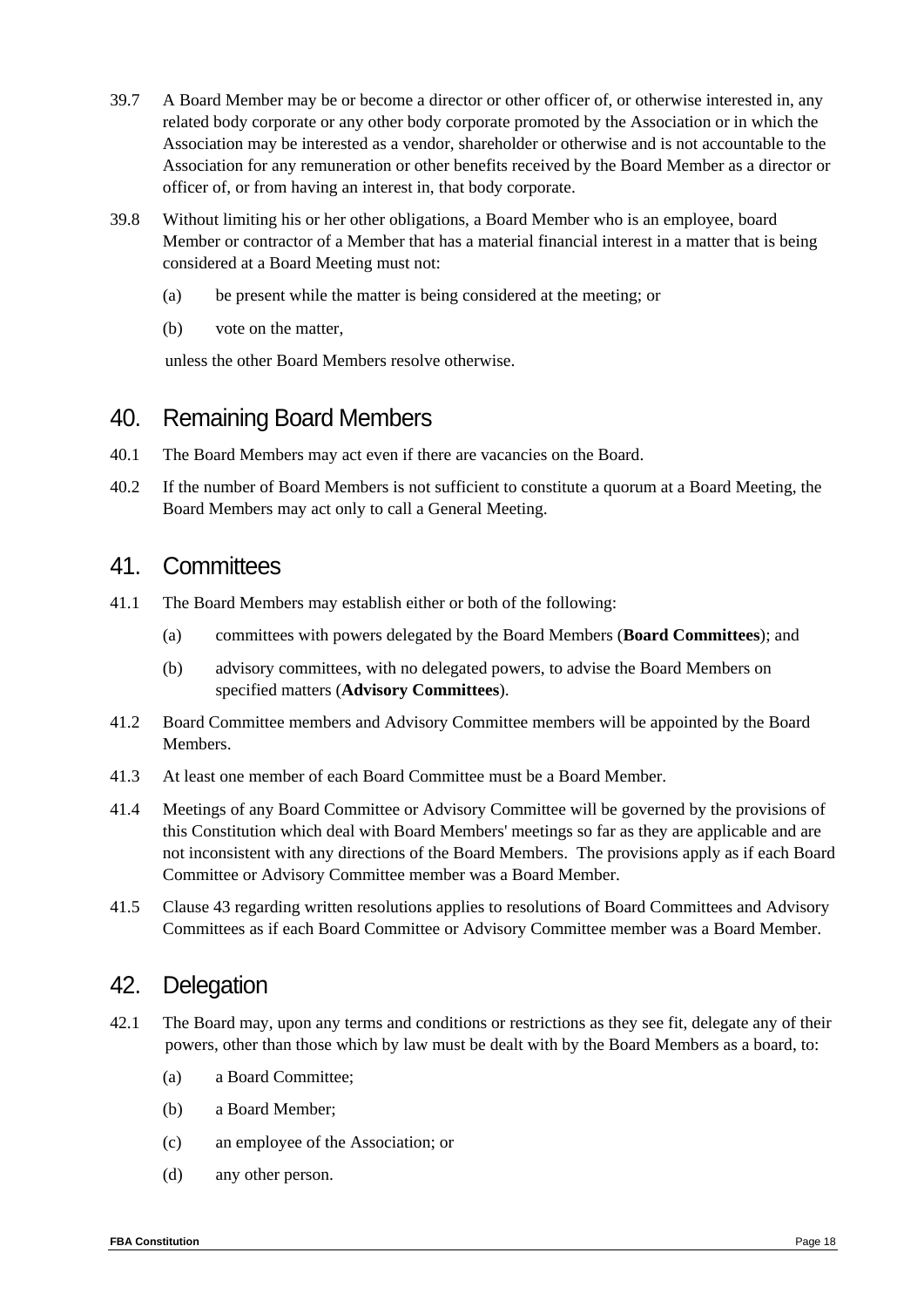- 42.2 A Board Committee to which, or person to whom, any powers have been delegated must exercise their powers in accordance with any directions of the Board and a power exercised in that way is taken to have been exercised by the Board.
- 42.3 A Board Committee to which, or person to whom, any powers have been delegated may be authorised by the Board to sub-delegate all or any of the powers for the time being vested in it.
- 42.4 The Board may at any time revoke any delegation of power.

#### 43. Written resolutions

- 43.1 The Board may pass a resolution without a Board Meeting being held if all the Board Members entitled to vote on the resolution sign a document containing a statement that they are in favour of the resolution set out in the document. The resolution is passed when the last Board Member signs.
- 43.2 For the purposes of clause 43.1, separate copies of a document may be used for signing by Board Members if the wording of the resolution and statement is identical in each copy.
- 43.3 Any document referred to in this clause may be in the form of a facsimile or electronic transmission.
- 43.4 The minutes of Board Meetings must record that a meeting was held in accordance with this clause 43.

#### 44. Validity of acts of Board Members

- 44.1 If it is discovered that:
	- (a) there was a defect in the appointment of a person as a Board Member; or
	- (b) any of the circumstances specified in clause 28 applied to a person appointed as a Board Member,
- 44.2 All acts of the Board Members before the discovery was made are as valid as if the person had been duly appointed and was not disqualified.

#### 45. Minutes and Registers

- 45.1 The Board must cause minutes to be made of:
	- (a) the names of the Board Members present at all Board Meetings and meetings of Board Committees;
	- (b) all proceedings and resolutions of general meetings, Board Meetings and meetings of Board Committees;
	- (c) all resolutions passed by Board Members in accordance with clause 43;
	- (d) all appointments of officers;
	- (e) all orders made by the Board and Board Committees; and
	- (f) all disclosures of interests made under clause 39.
- 45.2 Minutes must be signed by the chairperson of the meeting or by the chairperson of the next meeting of the relevant body.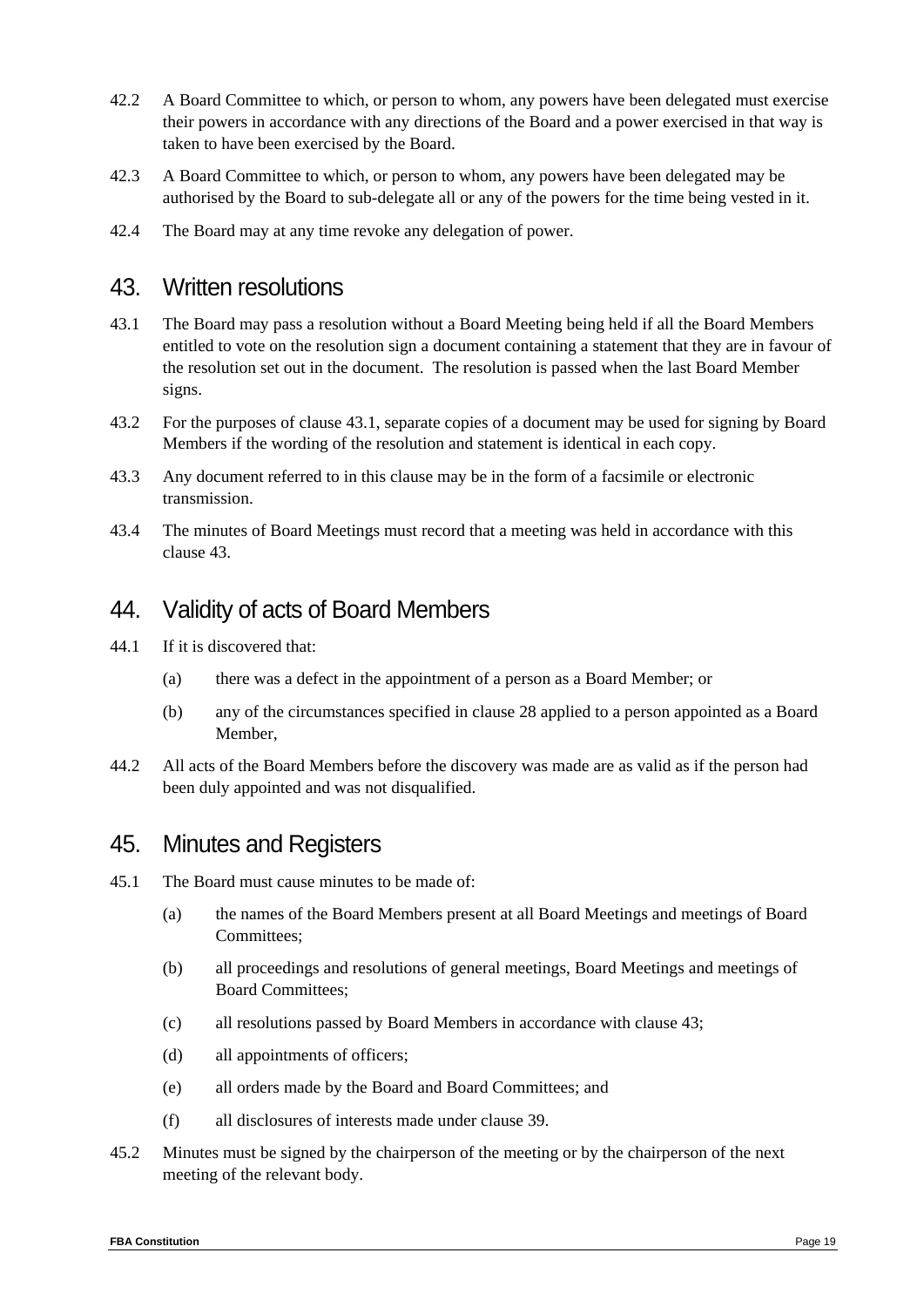45.3 The Association must keep all registers required by this Constitution and the Associations Incorporation Act.

# Management

#### 46. Local management

- 46.1 The Board Members may provide for the management and transaction of the affairs of the Association in any places and in such manner as they think fit.
- 46.2 Without limiting clause 46.1 the Board may:
	- (a) establish local boards or agencies for managing any of the affairs of the Association in a specified place and appoint any persons to be members of those local boards or agencies; and
	- (b) delegate to any person appointed under clause 46.2(a) any of the powers, authorities and discretions which may be exercised by the Board Members under this Constitution,

on any terms and subject to any conditions determined by the Board.

46.3 The Board may at any time revoke or vary any delegation under this clause 46.

### 47. Appointment of attorneys and agents

- 47.1 The Board may from time to time by resolution or power of attorney appoint any person to be the attorney or agent of the Association:
	- (a) for the purposes;
	- (b) with the powers, authorities and discretions (not exceeding those exercisable by the Board under this Constitution);
	- (c) for the period; and
	- (d) subject to the conditions,

determined by the Board.

- 47.2 An appointment by the Board of an attorney or agent of the Association may be made in favour of:
	- (a) any Member of any local board established under this Constitution;
	- (b) any association;
	- (c) the members, board members, nominees or managers of any association or firm; or
	- (d) any fluctuating body of persons whether nominated directly or indirectly by the Board.
- 47.3 A power of attorney may contain such provisions for the protection and convenience of persons dealing with an attorney as the Board Members think fit.
- 47.4 The Board may appoint attorneys or agents by facsimile transmission, telegraph or cable to act for and on behalf of the Association.
- 47.5 An attorney or agent appointed under this clause 47 may be authorised by the Board to subdelegate all or any of the powers authorities and discretions for the time being vested in it.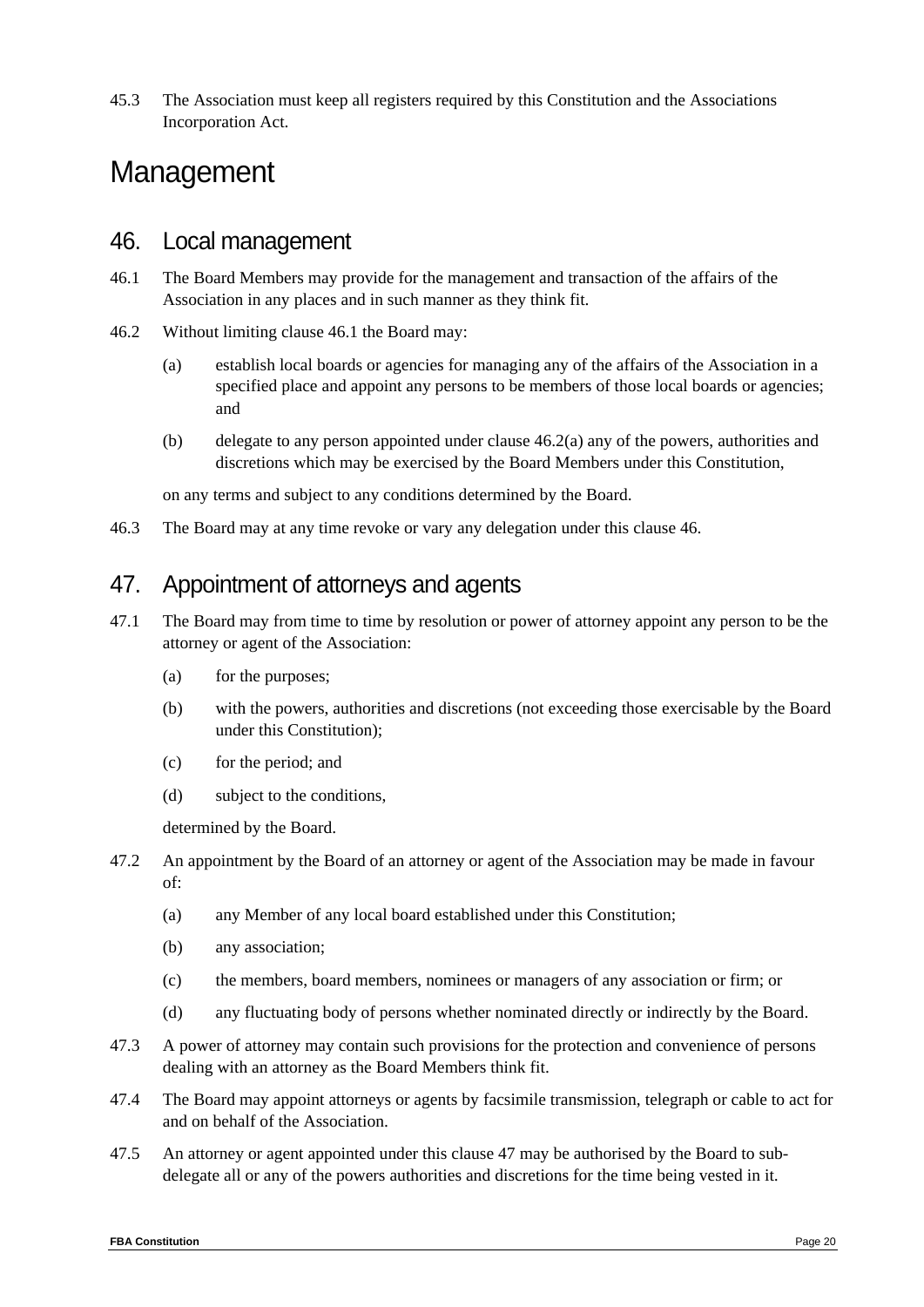# Chief Executive Officer

### 48. Chief Executive Officer

- 48.1 The Board may appoint any person to the position of CEO for the period and on the terms (including as to remuneration) that the Board Members see fit.
- 48.2 A person cannot be both a Board Member and the CEO at the same time.

# **Secretary**

### 49. Secretary Appointment

- 49.1 There must be a secretary of the Association, appointed by the Board for a term and at remuneration and on conditions determined by the Board.
- 49.2 The role of Secretary may be part of the role of an employee of the Association.
- 49.3 The Secretary is not a Board Member.
- 49.4 The Secretary is appointed by the Board at the first Board Meeting after the Annual General Meeting, or at any other time due to necessity.
- 49.5 The Secretary is entitled to attend and be heard on any matter at all Board Meetings and General Meetings.
- 49.6 The Board may, subject to the terms of the Secretary's employment contract, suspend, remove or dismiss the Secretary.
- 49.7 If the CEO is appointed as Secretary, the CEO will not be entitled to any remuneration in addition to his or her remuneration as CEO.

#### 50. Membership records

- 50.1 The Secretary will be responsible for the maintenance of a list of all members, indicating their class and whether they are financial.
- 50.2 The list of members shall be available for scrutiny at the Annual General Meeting.

# Seals

### 51. Common Seal

- 51.1 If the Association has a Seal:
	- (a) the Board must provide for the safe custody of the Seal;
	- (b) the Seal must not be used without the authority of the Board;
	- (c) every document to which the Seal is affixed must be signed and countersigned by a Board Member or another person or persons appointed by the Board to countersign the document.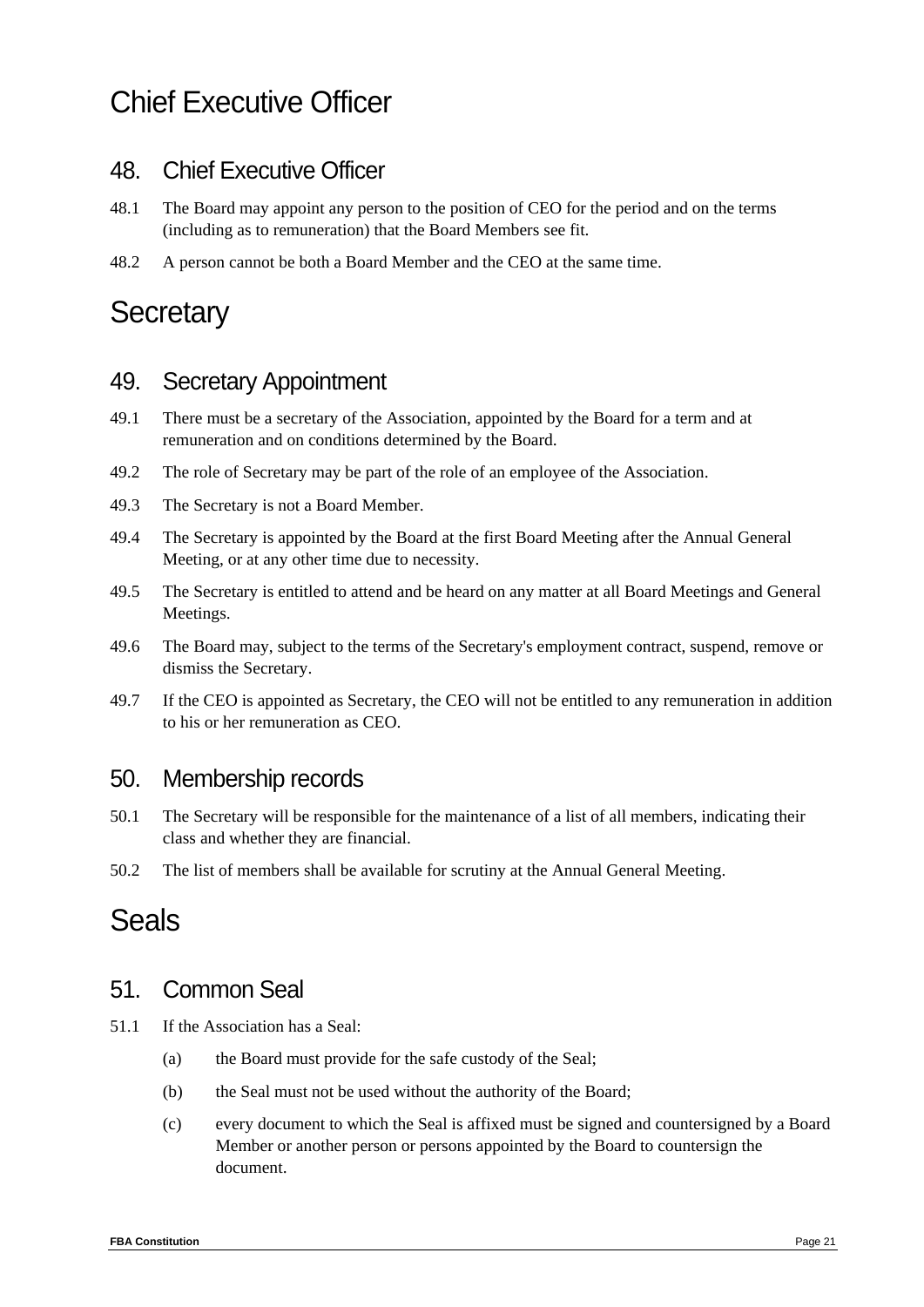### 52. Duplicate Seal

- 52.1 If the Association has a Seal, the Association may have one or more duplicate Seals of the Seal each of which:
	- (a) must be a facsimile of the Seal with the addition on its face of the words 'Duplicate Seal';
	- (b) must not be used except with the authority of the Board.

# Audit and accounts

#### 53. Audit and accounts

- 53.1 The Board must cause the Association to keep written financial records in relation to the business of the Association in accordance with the requirements of the Associations Incorporation Act.
- 53.2 The Board must cause the financial records of the Association to be audited in accordance with the requirements of the Associations Incorporation Act.
- 53.3 After the audit, the Association's financial statements for the financial year will be prepared in accordance with current accounting principles and standards.
- 53.4 After the audit, the Association's financial statements will be presented to the Stakeholder Members.

### Inspection of records

#### 54. Inspection of records

- 54.1 Except as otherwise required by the Associations Incorporation Act, the Board may determine whether and to what extent, and at what times and places and under what conditions, the financial records and other documents of the Association or any of them will be open for inspection by Members other than Board Members.
- 54.2 Except as otherwise required by the Associations Incorporation Act, a Member other than a Board Member does not have the right to inspect any financial records or other documents of the Association unless the Member is authorised to do so by a court order or a resolution of the Board.

# **Notices**

#### 55. Service of notices

- 55.1 Notice may be given by the Association to any person who is entitled to notice under this Constitution:
	- (a) by serving it on the person; or
	- (b) by sending it by post, facsimile transmission or electronic notification to the person at the person's address shown in the Register or the address supplied by the person to the Association for sending notices to the person.
- 55.2 A notice sent by post is taken to be served: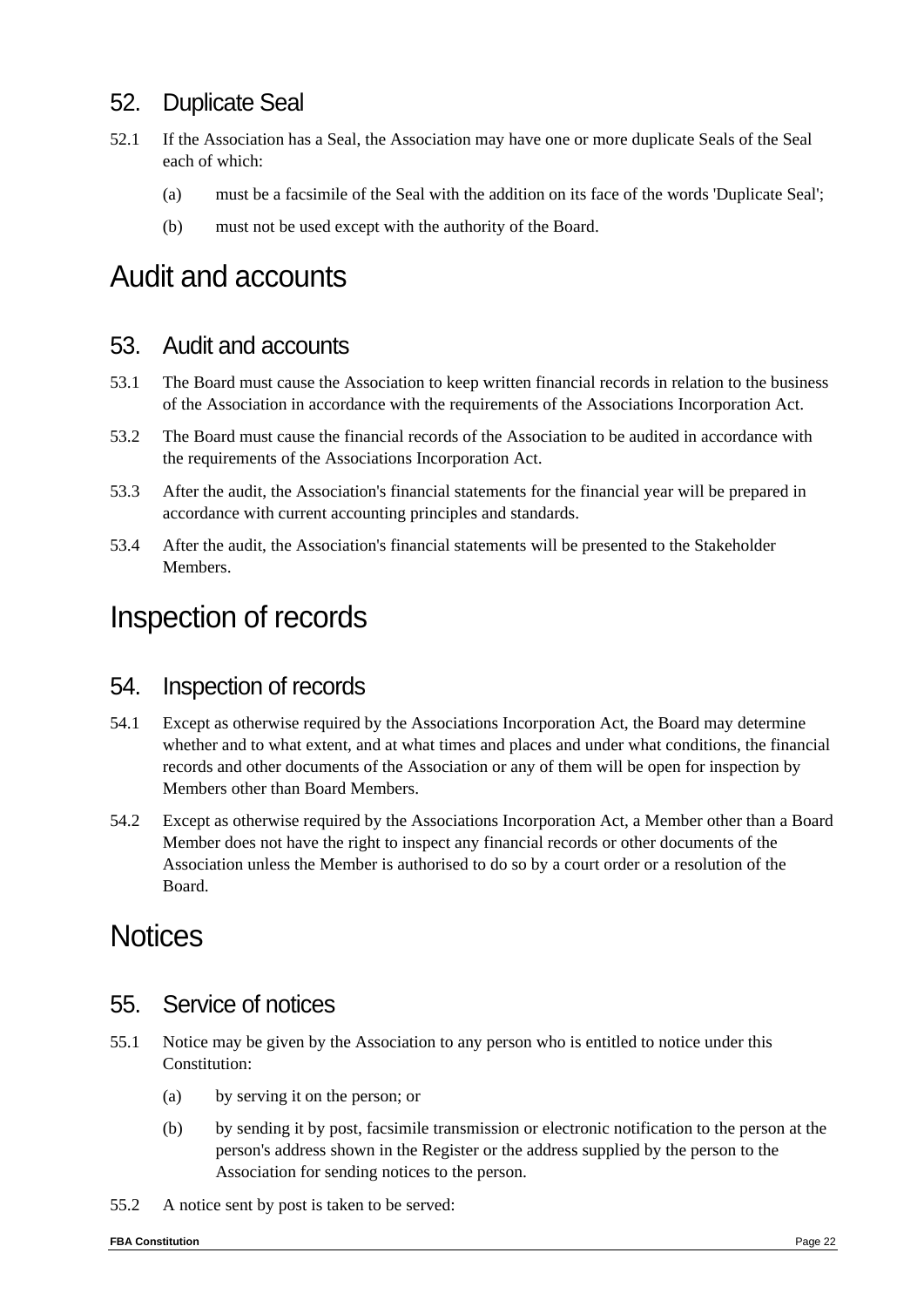- (a) by properly addressing, prepaying and posting a letter containing the notice; and
- (b) on the day after the day on which it was posted.
- 55.3 A notice sent by facsimile transmission or electronic notification is taken to be served:
	- (a) by properly addressing the facsimile transmission or electronic notification and transmitting it; and
	- (b) on the day after its despatch.
- 55.4 If a Member has no Registered Address a notice will be taken to be served on that Member 24 hours after it was posted on a notice board at the Office.
- 55.5 A Member whose Registered Address is not in Australia may specify in writing an address in Australia to be taken to be the Member's Registered Address within the meaning of this clause.
- 55.6 A certificate in writing signed by a Board Member, Secretary or other officer of the Association that a document or its envelope or wrapper was addressed and stamped and was posted is conclusive evidence of posting.
- 55.7 Subject to the Associations Incorporation Act the signature to a written notice given by the Association may be written or printed.
- 55.8 All notices sent by post outside Australia must be sent by prepaid airmail post.

#### 56. Persons entitled to notice

- 56.1 Notice of every general meeting must be given to:
	- (a) Every Member;
	- (b) The Chair;
	- (c) Every Board Member**;**
	- (d) the Secretary; and
	- (e) the Auditor.
- 56.2 No other person is entitled to receive notice of a general meeting.

# Winding up

#### 57. Winding up

- 57.1 If the Association is wound up:
	- (a) each Member; and
	- (b) each person who has ceased to be a Member in the preceding year,

undertakes to contribute to the property of the Association for the:

- (c) payment of debts and liabilities of the Association (in relation to clause 57.1(b), contracted before the person ceased to be a Member) and payment of costs, charges and expenses of winding up; and
- (d) adjustment of the rights of such Members and former Members amongst themselves,

such amount as may be required, not exceeding \$10.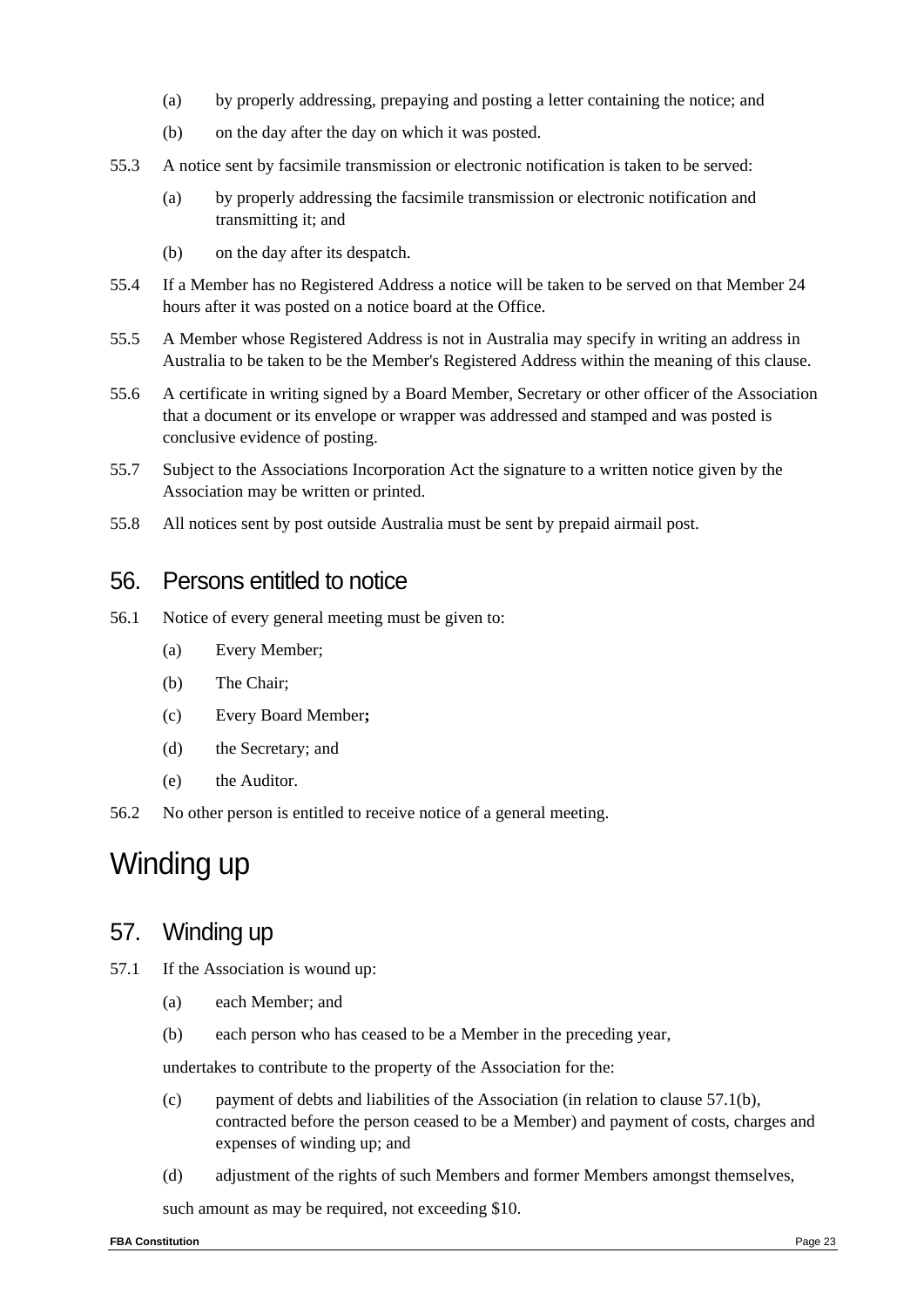57.2 If any surplus assets remain following the winding up of the Association, the surplus assets will be paid to or distributed to another non-profit organisation with similar objects as determined by a decision of the Members contemporaneously with the decision to wind-up the Association.

# **Indemnity**

#### 58. Indemnity

- 58.1 To the extent permitted by law the Association indemnifies every person who is or has been an officer of the Association against any liability (other than for legal costs) incurred by that person as such an officer of the Association (including liabilities incurred by the officer as an officer of a subsidiary of the Association where the Association requested the officer to accept that appointment).
- 58.2 To the extent permitted by law, the Association indemnifies every person who is or has been an officer of the Association against reasonable legal costs incurred in defending an action for a liability incurred by that person as such an officer of the Association (including such legal costs incurred by the officer as an officer of a subsidiary of the Association where the Association requested the officer to accept that appointment).
- 58.3 The amount of any indemnity payable under clauses 58.1 or 58.2 will include an additional amount (GST Amount) equal to any GST payable by the officer being indemnified (Indemnified Officer) in connection with the indemnity (less the amount of input tax credit claimable by the Indemnified Officer in connection with the indemnity). Payment of any indemnity which includes a GST Amount is conditional upon the Indemnified Officer providing the Association with a GST tax invoice for the GST Amount.
- 58.4 For the purposes of this clause 58, officer means:
	- (a) The Chair;
	- (b) A Board Member;
	- (c) The CEO; and
	- (d) The Secretary.

# **Definitions**

#### 59. Defined terms & interpretation

59.1 In this Constitution unless the contrary intention appears:

**Advisory Committee** has the meaning given in clause 41.1(b).

**Association** means Fitzroy Basin Association Inc.

*Associations Incorporation Act* means the *Associations Incorporation Act 1981 (Qld)* as modified or amended from time to time.

**Auditor** means the Association's auditor.

**Board** means all or some of the Board Members acting as a board.

**Board Committee** has the meaning given in clause 41.1(a).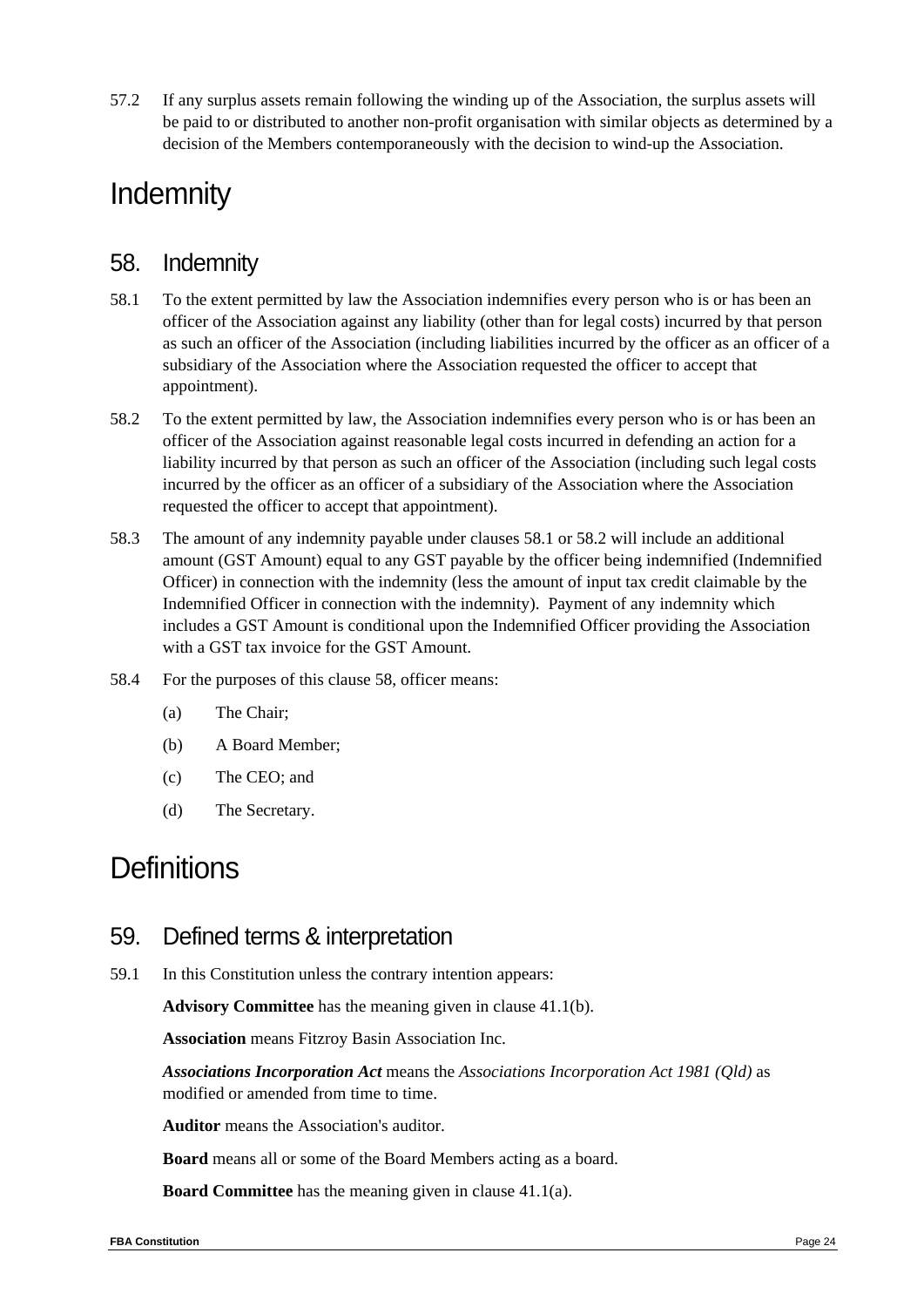**Board Member** means a Director of the Association, as per the *Associations Incorporation Act*.

**CEO** means the chief executive officer of the Association, appointed pursuant to clause 48.1.

**Chair** means the person appointed as President of the Association as per the *Associations Incorporation Act*.

**The chairperson (lower case)** means the person appointed to chair a specific meeting (this may or may not be the Chair of the Association).

**Constitution** means the constitution of the Association as amended from time to time.

**Deputy Chair** means the person appointed to that position pursuant to clause 32 of the Constitution.

**Financial Year** means a 12 month period ending on 30 June.

**Invited Board Member** means a person invited by the Board to meet funding body requirements or meet a significant skills deficit.

**Member** means a Member under clause 4.

**Members Special Resolution Decisions** means any decision:

- (a) to adopt, repeal or modify the Constitution;
- (b) to appoint a person to replace any person acting as auditor of the Association;
- (c) to change the name of the Association;
- (d) to change the Association to a company other than a company limited by guarantee;
- (e) to tentatively wind-up the Association;
- (f) to vary any rights attaining to any class of Member;
- (g) of the Association to become a member (including, without limitation, becoming a shareholder) of another association; and
- (h) to register the Association as a body corporate in any place outside Australia.

**Board Member** means a voting member of the Board as elected or appointed.

**Office** means the Association's registered office.

**Register** means the register of Members of the Association.

**Registered Address** means the last known address of a Member as noted in the Register.

**Representative** means a person appointed as such under clause 8.

**Seal** means the Association's common seal.

**Secretary** means any person appointed by the Board Members to perform any of the duties of a Secretary.

- 59.2 In this Constitution, unless the contrary intention appears:
	- (a) the singular includes the plural and vice versa and words importing a gender include other genders;
	- (b) words importing natural persons include corporations;
	- (c) words and expressions defined in the *Associations Incorporation Act* have the same meaning in this Constitution; and